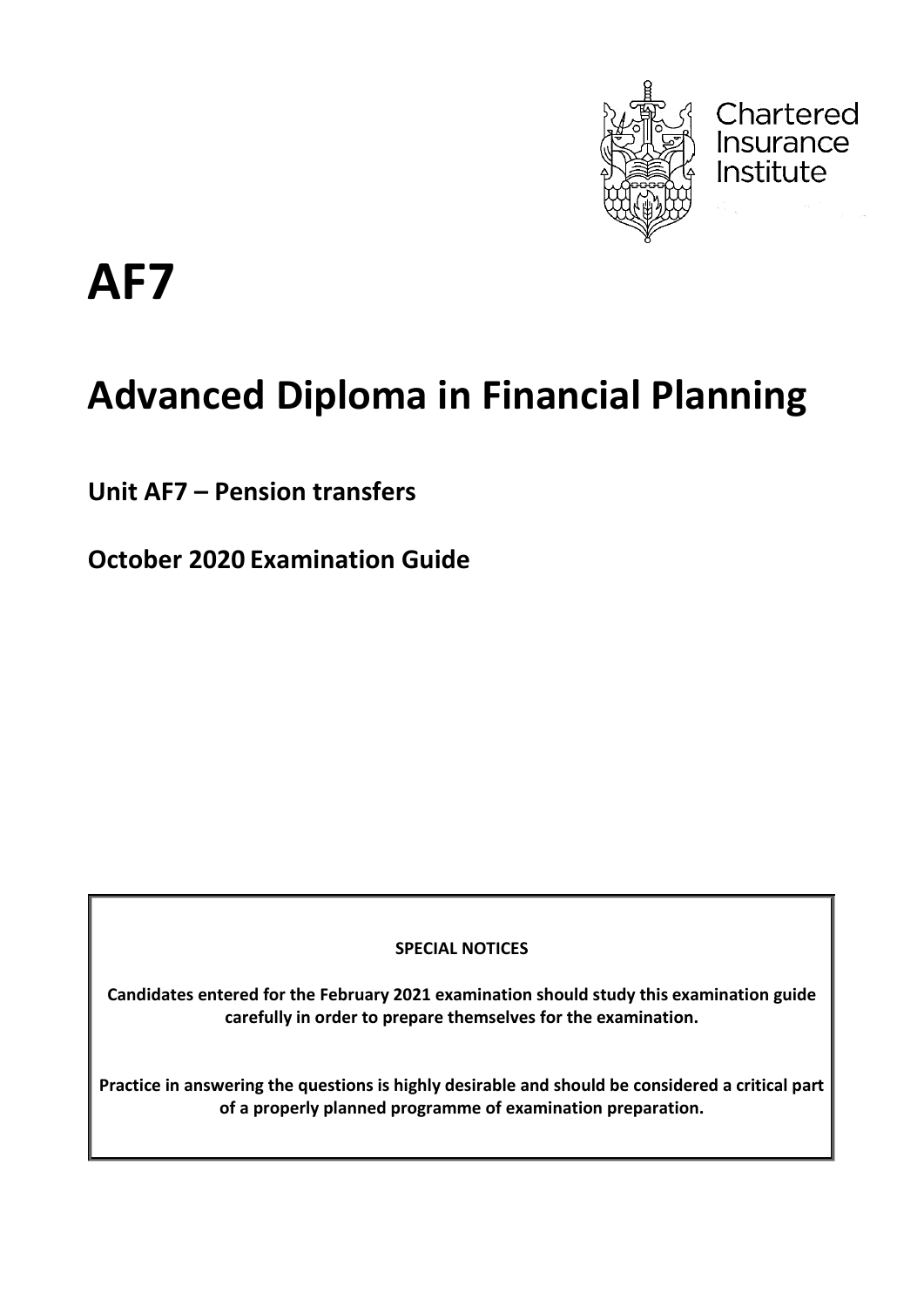### **AF7** – **Pension Transfers**

### **Contents**

| <b>Examiner comments</b>                                                                                                                                        |    |
|-----------------------------------------------------------------------------------------------------------------------------------------------------------------|----|
|                                                                                                                                                                 |    |
|                                                                                                                                                                 |    |
|                                                                                                                                                                 |    |
| Supplementary Information Pension Paper<br>1990 - Campion Communication Density Paper<br>2001 - Capacitan Indiana International Information International Paper | 31 |

#### **Published January 2021**

Telephone: 020 8989 8464 Email: [customer.serv@cii.co.uk](mailto:customer.serv@cii.co.uk)

**Copyright © 2021 The Chartered Insurance Institute. All rights reserved.**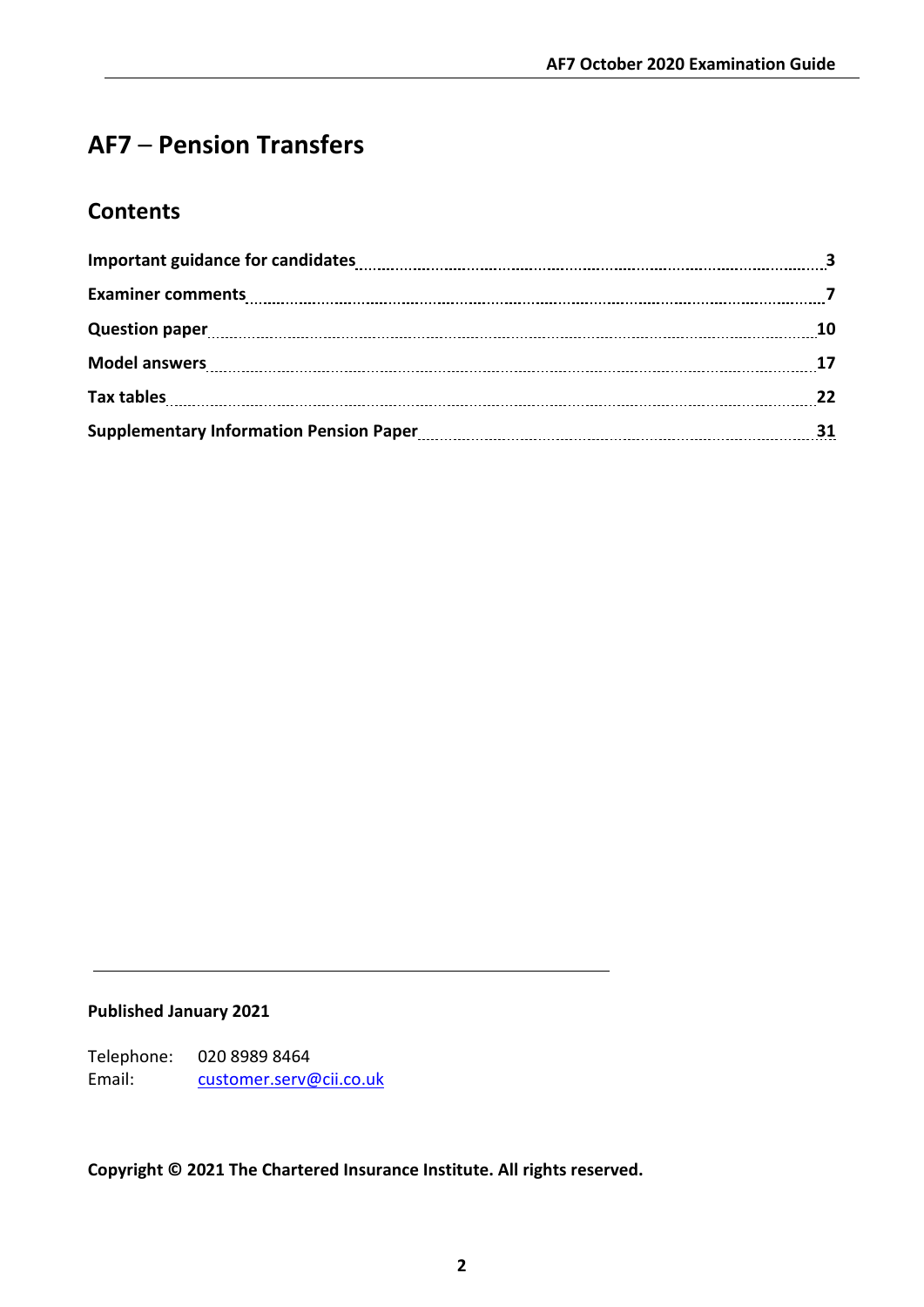### **MPORTANT GUIDANCE FOR CANDIDATES**

### **Introduction**

The purpose of this Examination Guide is to help you understand how examiners assess candidates' knowledge and their ability to apply this to a case study scenario. You can then use this understanding to help you in your preparation for the examination.

### **Before the examination**

#### **Study the syllabus carefully**

This is available online at [www.cii.co.uk.](http://www.cii.co.uk/) All the questions in the examination are based directly on the syllabus. *You will be tested on the syllabus alone,* so it is vital that you are familiar with it.

There are books specifically produced to support your studies that provide coverage of all the syllabus areas; however, you should be prepared to read around the subject. This is important particularly if you feel that further information is required to fully understand a topic, or an alternative viewpoint is sought. The reading list which can be found with the syllabus provides valuable suggestions.

#### **Note the assumed knowledge**

For the Advanced Diploma in Financial Planning, candidates are assumed to have studied the relevant units of the Diploma in Financial Planning or the equivalent. This knowledge is set out on the relevant syllabus.

#### **Read widely**

If you do not have experience in advising clients whose financial needs are relatively sophisticated, *it is quite unrealistic to expect that the study of a single textbook will be sufficient to meet all your requirements.* While books specifically produced to support your studies will provide coverage of all the syllabus areas, you should be prepared to read around the subject. This is important, particularly if you feel that further information is required to fully understand a topic, or an alternative viewpoint is sought. It is vital that your knowledge is widened beyond the scope of one book. The reading list which can be found with the syllabus provides valuable suggestions.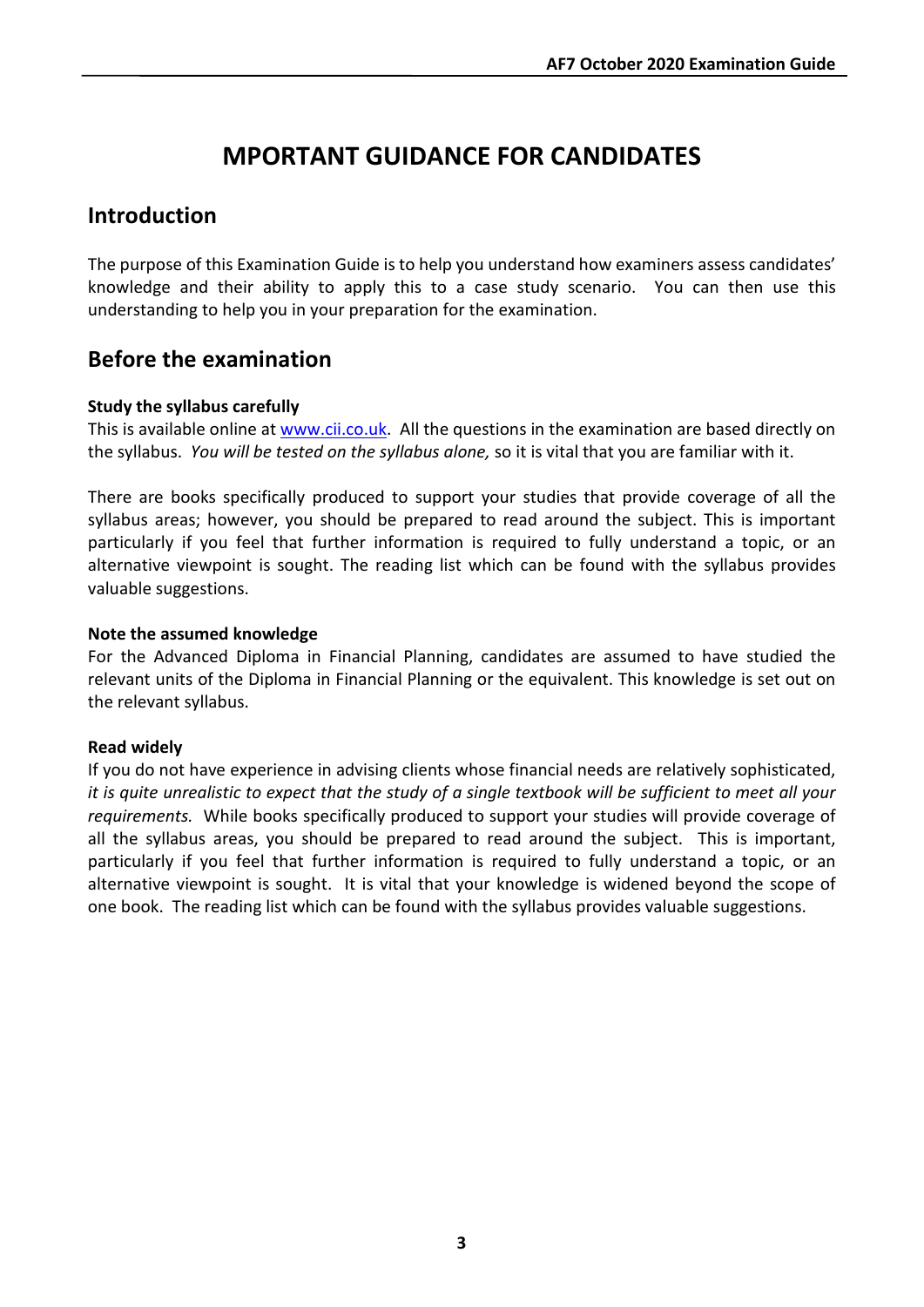#### **Make full use of the Examination Guide**

This Examination Guide contains a full examination paper and model answers. The model answers show the types of responses the examiners are looking for and which would achieve maximum marks, *however, you should note that there are alternative answers to some question parts which would also gain high marks.* For the sake of clarity and brevity not all of these alternative answers are shown.

This guide and previous Examination Guides can be treated as 'mock' examination papers. Attempting them under examination conditions as far as possible, and then comparing your answers to the model ones, should be seen as an essential part of your exam preparation. The examiner's comments on candidates' actual performance in each question provide further valuable guidance. You can obtain copies of the two most recent examination guides free of charge at [www.cii.co.uk.](http://www.cii.co.uk/)

#### **Know the layout of the tax tables**

Familiarise yourself with the tax tables printed at the back of the Examination Guide. The tax tables enable you to concentrate on answering the questions without having to worry about remembering all the information. *Please note that you are not allowed to use your own tax tables in the examination.*

#### **Know the structure of the examination**

Assessment is by means of a two-hour online paper in two sections. All questions are compulsory:

#### **Section A** consists of 33 marks.

**Section B** consists of two case studies worth a total of 67 marks.

You will be expected to carry out a variety of tasks based upon the information provided.

Each question part will clearly show the maximum marks which can be earned.

#### **Appreciate the standard of the examination**

Candidates must demonstrate that they are capable of advising clients *whose overall levels of income and capital require a more sophisticated scheme of investment* than is normally prepared by a level 4 qualified adviser. These clients require a critical appraisal of the various financial planning options available to them.

#### **Read the Assessment information and Exam policies for candidates**

The details of administrative arrangements and the regulations which form the basis of your examination entry are available online at [www.cii.co.uk/qualifications/assessment](http://www.cii.co.uk/qualifications/assessment-information/introduction/)[information/introduction/.](http://www.cii.co.uk/qualifications/assessment-information/introduction/) This is *essential reading* for all candidates.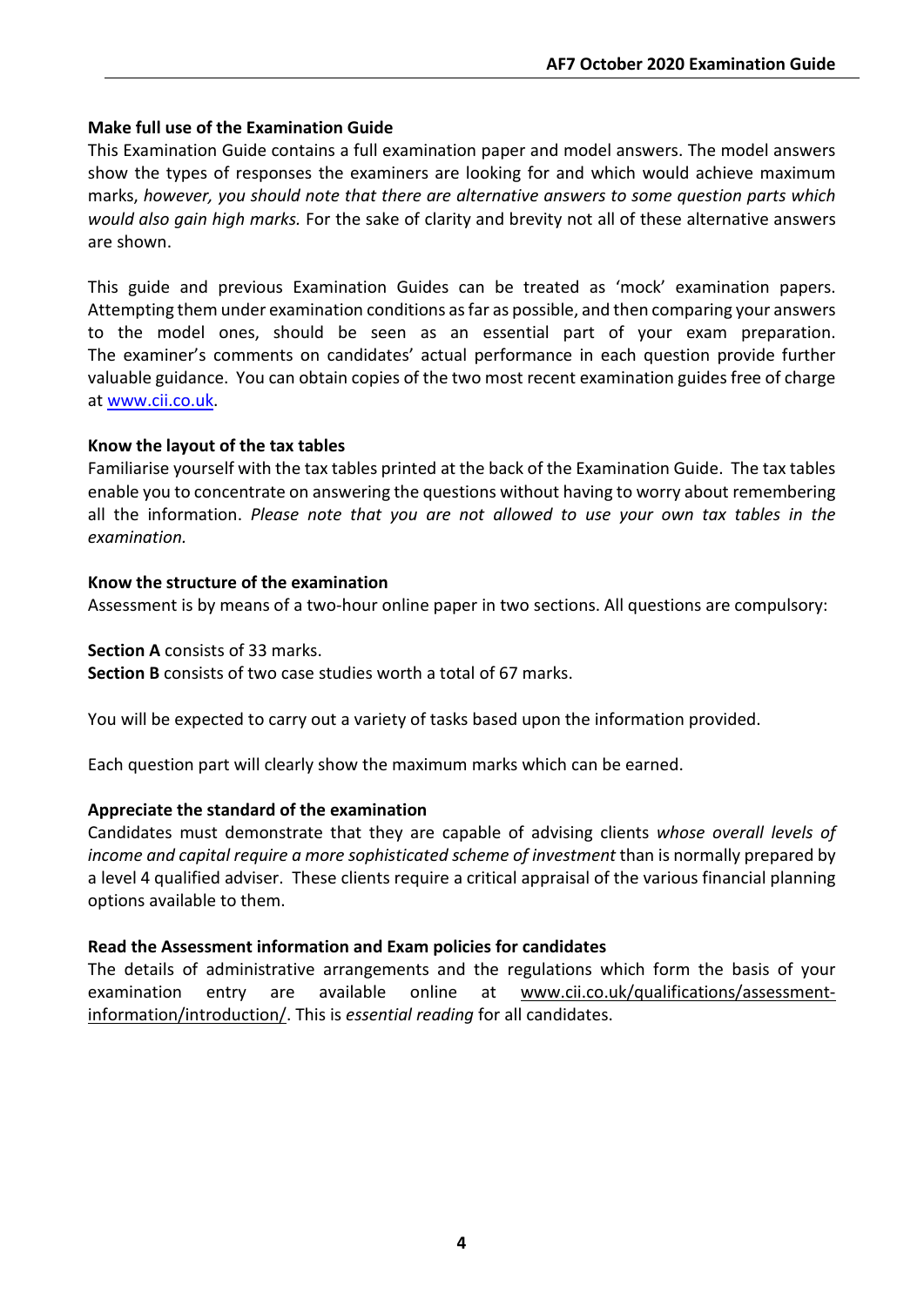### **In the examination**

#### **The following will help:**

#### **Spend your time in accordance with the allocation of marks:**

- The marks allocated to each question part are shown on the paper.
- If a question has just two marks allocated, there are likely to be only one or two points for which the examiner is looking for, so a long answer is wasting valuable time.
- Conversely, if a question has 12 marks allocated, a couple of lines will not be an adequate answer. Always remember that if the paper is not completed, your chances of passing will be reduced considerably.
- Do not spend excessive time on any one question; if the time allocation for that question has been used up, leave some space, go on to the next question and return to the incomplete question after you have completed the rest of the paper, if you have time.

#### **Take great care to answer the question that has been set.**

- Many candidates finish the examination confident that they have written a 'good' paper, only to be surprised when they receive a disappointing result. Often, the explanation for this lies in a failure to think carefully about what the examiner requires before answering.
- Highlighting key words and phrases is a technique many candidates find useful.
- The model answers provided in this Examination Guide would gain full marks. Alternative answers that cover the same points and therefore answer the question that has been asked would also gain full marks.

#### **Tackling questions**

Tackle the questions in whatever order feels most comfortable. Generally, it is better to leave any questions which you find challenging until you have attempted the questions you are confident about. Candidates' should avoid mixing question parts, (for example, 1(a)(i) and (ii) followed by 2(b)(ii) followed by 1(e)(i) as this often leads to candidates unintentionally failing to fully complete the examination paper. This can make the difference between achieving a pass or a narrow fail.

It is vital to label all parts of your answer correctly as many questions have multiple parts to them (for example, question 1(a) may have parts (i), (ii) and (iii)). Failure to fully distinguish between the separate question parts may mean that full credit cannot be awarded. It is also important to note that a full answer must be given to each question part and candidates should not include notes such as 'refer to answer given in 1(b)(i)'.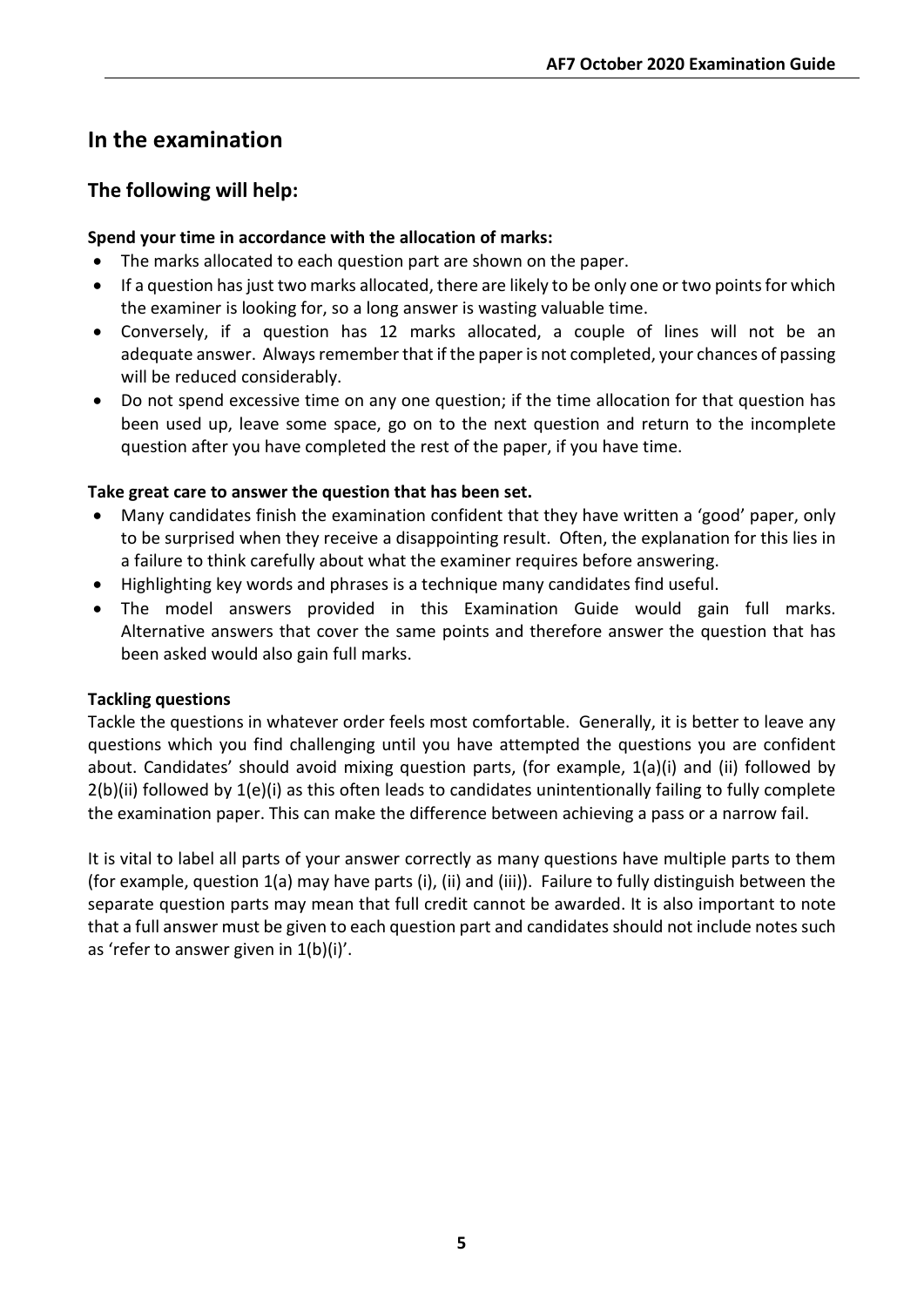#### **Answer format**

Unless the question requires you to produce an answer in a particular format, such as a letter or a report, you should use 'bullet points' or short paragraphs. The model answers indicate what is acceptable for the different types of question.

Where you are asked to perform a calculation, it is important to show **all** the steps in your answer. The majority of the marks will be allocated for demonstrating the correct method of calculation.

Marks are not lost due to poor spelling or grammar.

You are able to flag questions and then go back to them.

#### **Calculators**

The calculator is in a pop-up box on the right-hand side of the interface. It is important to show all steps in a calculation, even if you have used a calculator.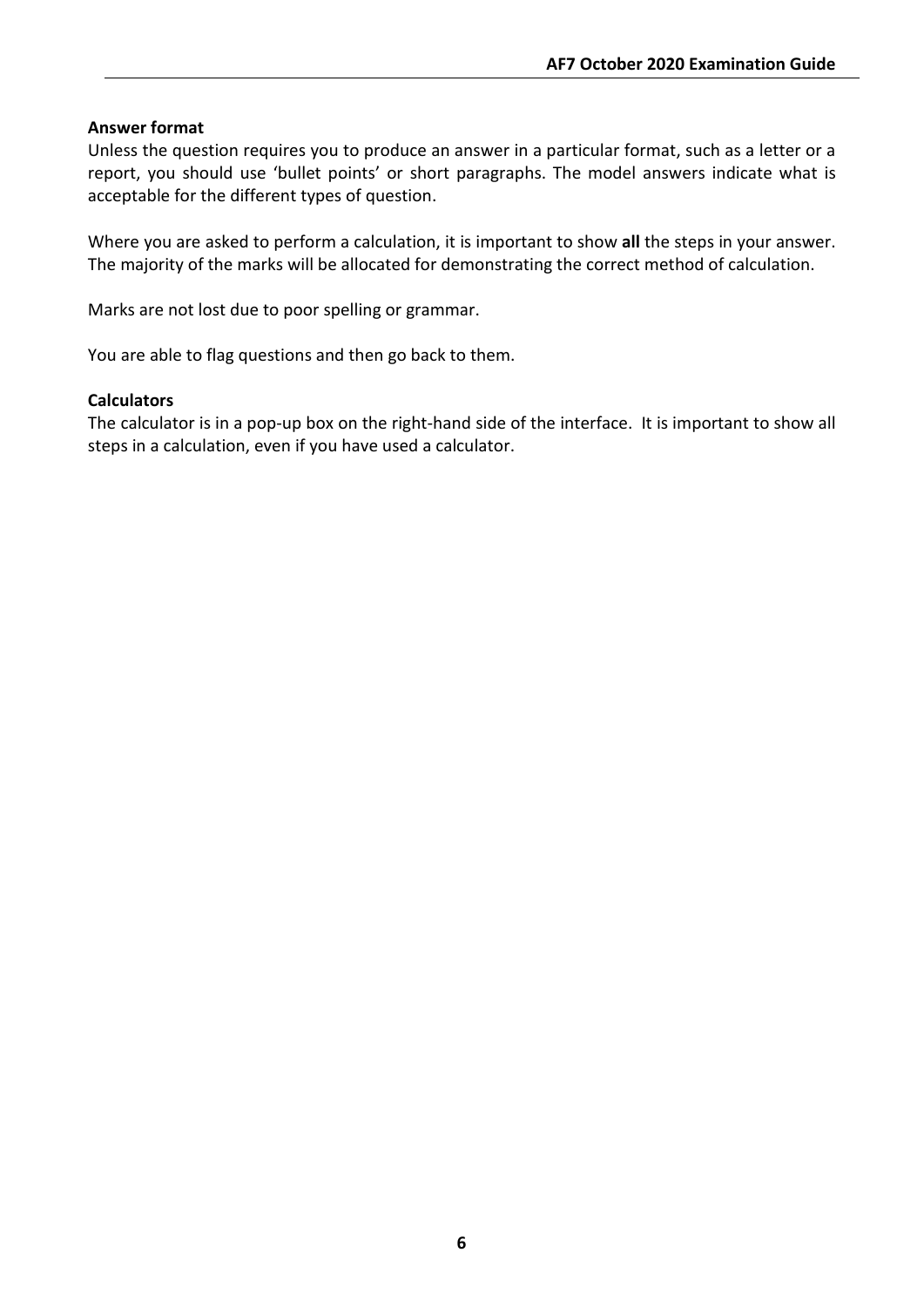### **EXAMINERS' COMMENTS**

#### **General**

Overall performance was broadly in line with the July 2020 sitting. Where candidates achieved less than the pass standard required, it tended to be as a result of one or more of the following:

- Failing to answer the specific question being asked. For example, question 3 asked candidates to focus specifically on the Guaranteed Minimum Pension (GMP) benefits within their answer. Question 5 was another example in that a number of candidates failed to note the question related to a 'partial' transfer.
- Not referring to the information given within the case studies when answering questions that specifically asked candidates to use such information in formulating their answer. Questions 5, 7 and 9 are relevant examples from this paper.
- Failing to utilise the additional information within the tax tables when answering questions. This was particularly relevant for question 3 as the 'Supplementary Information' at the back of the exam paper contains relevant information regarding GMP benefits that would have assisted candidates in answering this question.

#### **Question 1**

This was a straightforward question and most candidates scored high marks on part (a) and a few marks on part (b). Where marks were not awarded it tended to be in part (b) as a result of either incorrect timescales being stated or failing to be clear as to the fact that the written evidence of advice needs to come from the advisor.

#### **Question 2**

Parts (a) and (c) were straightforward and most candidates performed very well. In part (b), candidates needed to apply the Pension Protection Fund (PPF) compensation to the particular circumstances detailed within the question stem (i.e., it was ill-health early retirement where benefits solely consisted of post-97 accrual and the member is married). As a result, candidates that simply listed the PPF compensation rules did not gain full marks. A surprising number of candidates failed to recognise that the '90%' compensation limit does not apply to ill-health early retirement under the PPF.

#### **Question 3**

Whilst GMP benefits have been tested in previous exam sittings as part of a wider question, this was the first time a question has been solely focussed on GMP benefits. The reason for testing this area in more depth is because it is both topical and relevant given the need for relevant schemes to both reconcile and equalise GMP benefits and the implications this has on transfer advice where a scheme has not undertaken these tasks.

Performance on this question was very disappointing, particularly given the fact that several marks could have been obtained simply by using the information in the tax tables.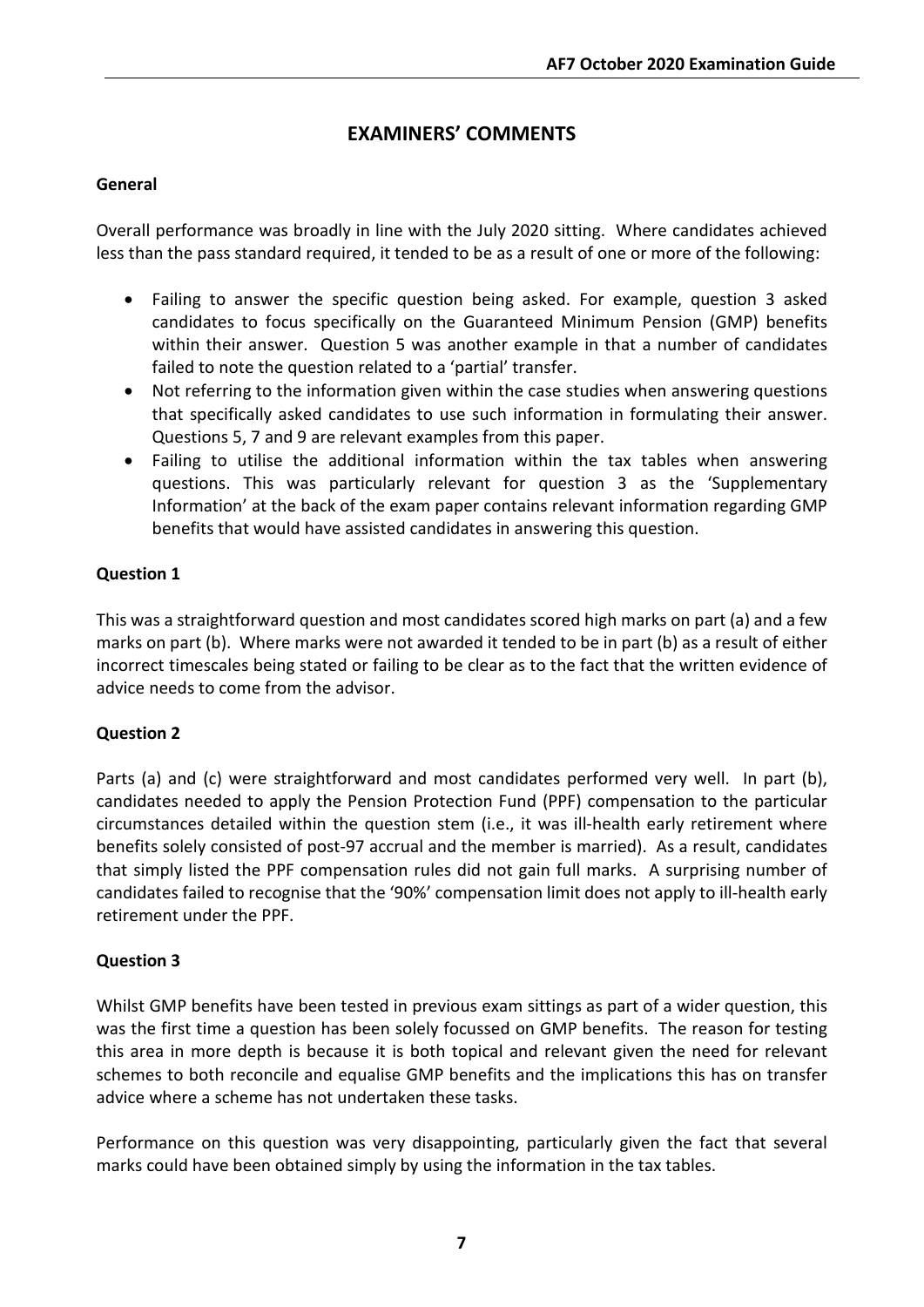Quite a few candidates failed to read the question properly which stated, 'with specific regard to the GMP benefits' and as a result they provided generic answers that did not directly relate to GMP benefits such as 'attitude to risk', 'capacity for loss' etc.

#### **Question 4**

This area had been tested relatively frequently and as a result candidate performance was generally very good.

#### **Question 5**

Performance on this question was lower than expected. A number of candidates answered this based on a 'full transfer' as opposed to 'partial transfer' so had not read the question properly. Such candidates were still able to gain most of the marks so were not disproportionately penalised.

Candidates also failed to base their answer on the information in the case study and provided generic statements that were not worthy of any marks.

#### **Question 6**

Part (a) saw mixed performance, some candidates missed out the fact that the full pension would be payable for the remainder of the guarantee period whilst others stated that there would be a 'return of contributions' which is not correct in respect of a 'death in retirement'.

Part (b) has been tested quite frequently and performance was reasonable although there was still a lack of detail within candidate answers, particularly around the different options available and the recipient's status as a 'dependant'.

#### **Question 7**

This was a straightforward question and candidates should have scored much better than they did. A significant number of candidates are still struggling to provide answers to 'factors' questions that specifically relate to the circumstances in the case study – despite this being clear in the question. As a result, all too often candidates provided generic 'fact-find' style answers which were not worthy of marks.

#### **Question 8**

The performance on this question was quite pleasing with most candidates performing very well.

#### **Question 9**

As with questions 5 and 7, candidates failed to utilise the information in the case study when answering the question and as a result did not perform as well as they would have done had they utilised the information provided. These 'factors' style questions should in theory be amongst the easiest questions for candidates to answer as they simply require candidates to recognise the relevant information that is already given to them in the case study and state why its relevant.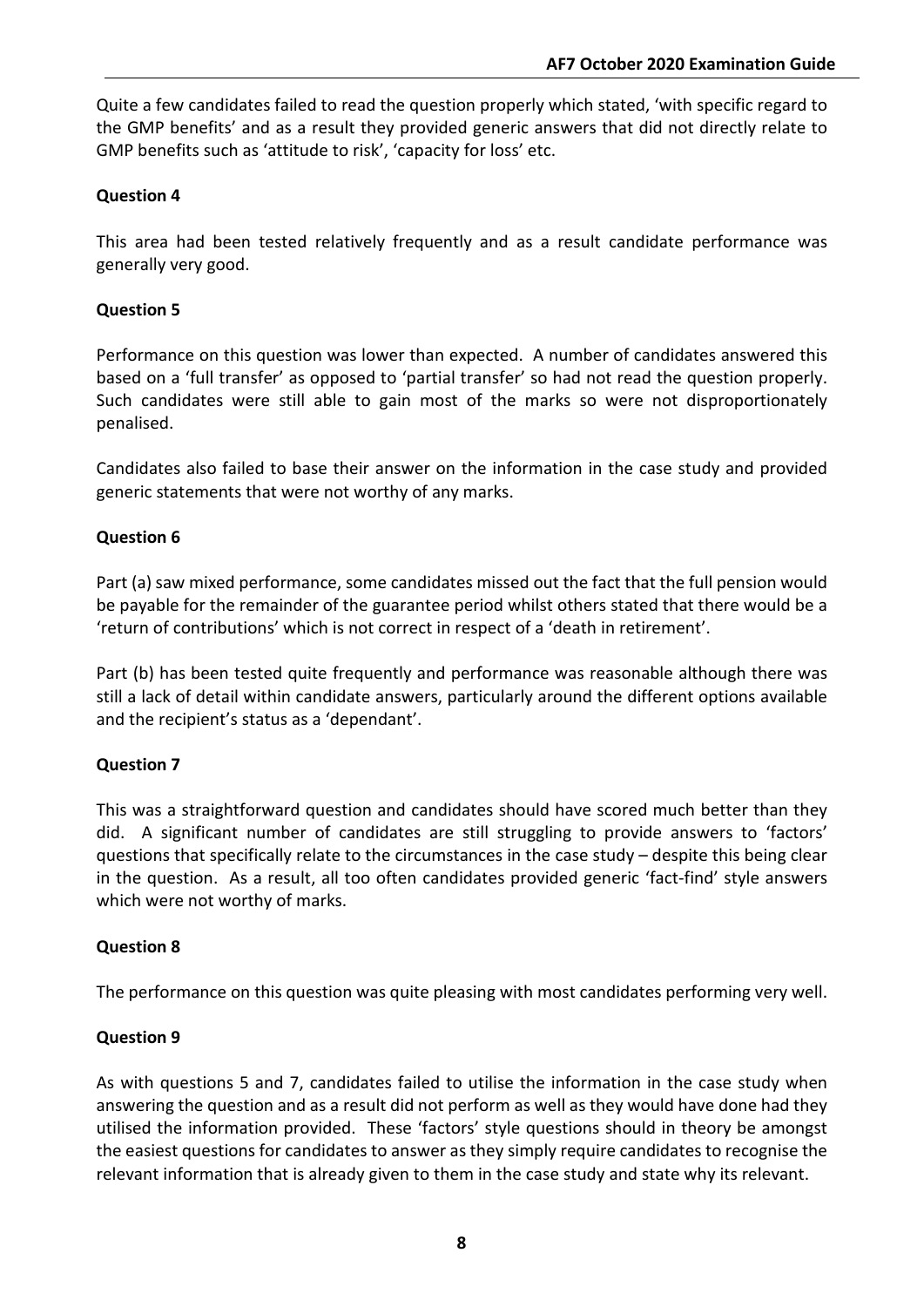#### **Question 10**

Most candidates gained the first two marks but very few covered the remaining three points.

#### **Question 11**

An area that has not been tested directly before (only as part of a wider question) and as a result candidate performance was perhaps unsurprisingly poor. Good candidates gained a few marks, but most candidates struggled with this question. Some candidates explained the factors HM Revenue & Customs would take into account in determining whether or not to assign a value to the transfer for Inheritance Tax purposes, but this information was not required as candidates were told to assume that HM Revenue & Customs had made this determination already.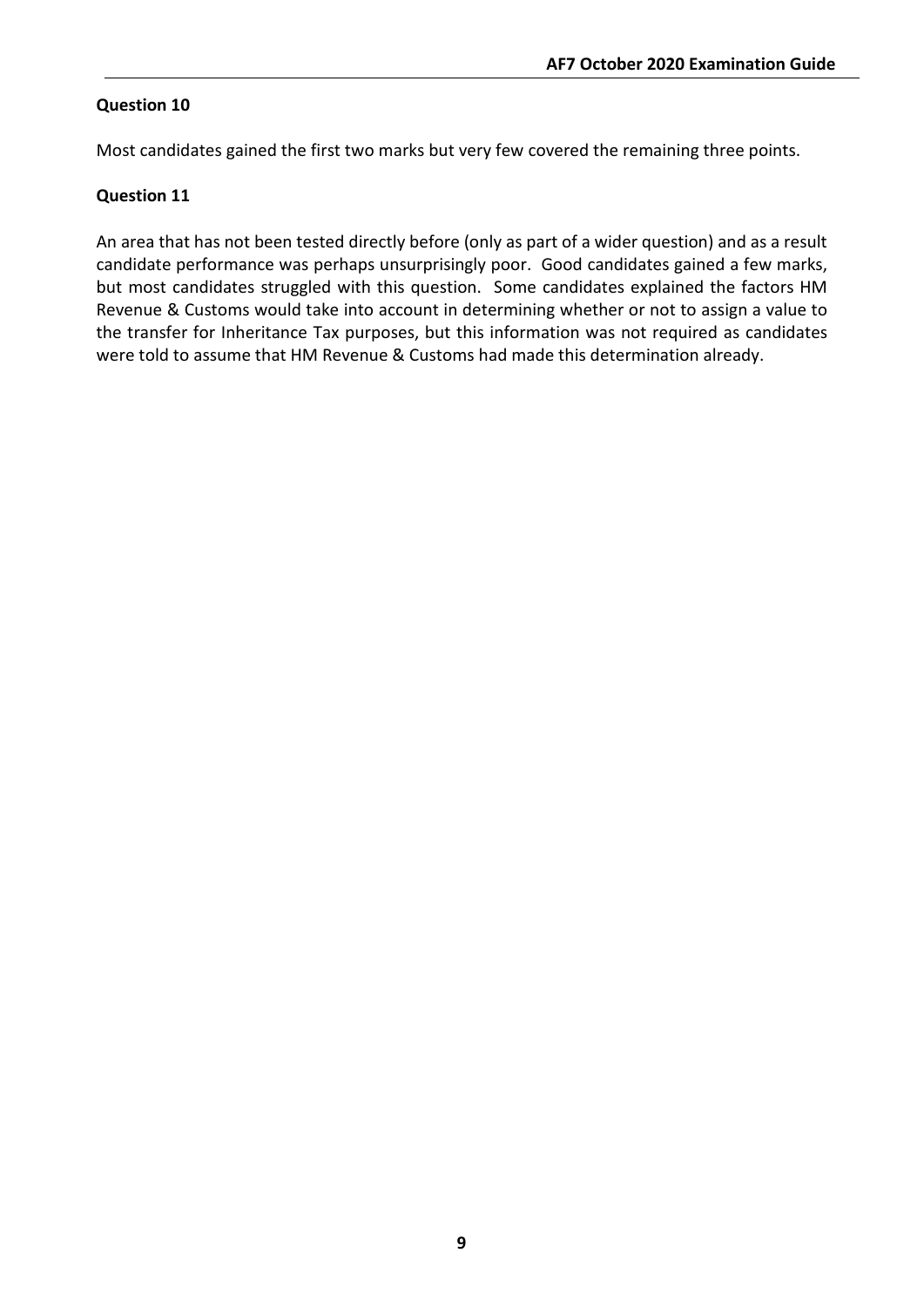#### **Unit AF7 – Pension transfers**

#### **Instructions to candidates**

**Read the instructions below before answering any questions.**

**All questions in this examination are based on English law and practice applicable in the tax year 2020/2021, unless stated otherwise in the question, and should be answered accordingly. It should be assumed that all individuals are domiciled and resident in the UK unless otherwise stated.**

- **Please write down the following number +44 (0)80 8273 9244 this is the number to use if your system freezes or you get forced out of your exam. It is fine to phone it if you have these issues.**
- **Two hours** are allowed for this paper which carries a total of 100 marks as follows:
- Section A: 33 marks
- Section B: 67 marks
- You are strongly advised to attempt **all** questions to gain maximum possible marks.
- The number of marks allocated to each question part is given next to the question and you should spend your time in accordance with that allocation.
- Read carefully all questions and information provided before starting to answer. Your answer will be marked strictly in accordance with the question set.
- The calculator is in a pop-up box on the right-hand side of the interface. It is important to show all steps in a calculation, even if you have used a calculator.
- Tax tables are provided at the right-hand side of the interface.
- Supplementary information is also included at the end of the tax tables on the right-hand side of the interface.
- For each answer, please type in the full question number you are answering e.g. **1a in the correct corresponding question answer box.**
- Please familiarise yourself with **all** questions before starting the exam.
- Have you shown your ID during the ID check? If not, show it to the camera now please.
- Did you show the edge of your screen with a mirror during the room scan? If not, use a mirror to show it now please.
- If you have blank paper for notes, did you show both sides to the camera? If not, show both sides to the camera now please.

**Subject to providing sufficient detail you are advised to be as brief and concise as possible, using note format and short sentences.**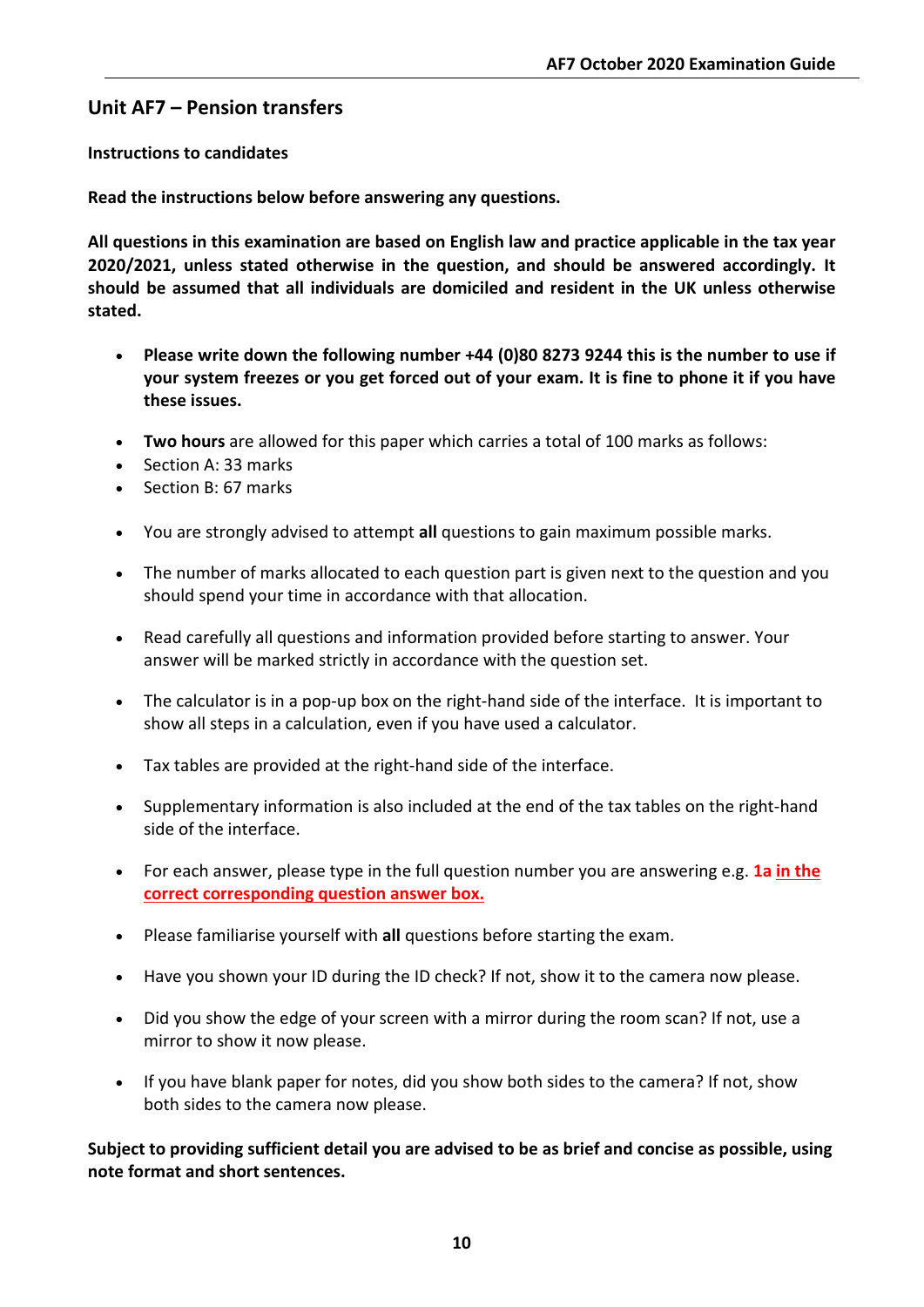#### **SECTION A**

#### **The following questions are compulsory and carry a total of 33 marks**

**1.** Bakari, aged 60, is interested in transferring the cash equivalent transfer value (CETV) of his deferred benefits in his previous employer's defined benefit pension scheme to a personal pension plan. The scheme is offering a CETV of £28,750 that has been reduced by 15% due to underfunding.

Explain to Bakari:

- **(a)** why he must receive appropriate independent financial advice before any transfer can take place; and **(2)**
- **(b)** the steps that must be taken to prove he has received this advice, including any timescale involved. **(5)**
- **2.** Mallorie, aged 46, is married. She has rheumatoid arthritis which is likely to reduce her life expectancy by about ten years. Her illness has now progressed to the point where she feels unable to continue working. Mallorie is an active member of her employer's defined benefit pension scheme, having joined the scheme in April 1998.

Mallorie's employer has said that she may apply for an early retirement scheme pension on the grounds of ill health or, once she has ceased employment, a transfer of the cash equivalent value of her pension benefits.

- **(a)** State the HM Revenue & Customs criteria that must be met to enable an ill-health early retirement scheme pension to be payable to Mallorie. **(3)**
- **(b)** Explain the compensation that is likely to be provided in respect of Mallorie's benefits if the scheme enters the Pension Protection Fund whilst she is in receipt of an ill-health early retirement scheme pension. **(6)**
- **(c)** State why, based on Mallorie's state of health, a cash equivalent transfer value may represent good value. **(2)**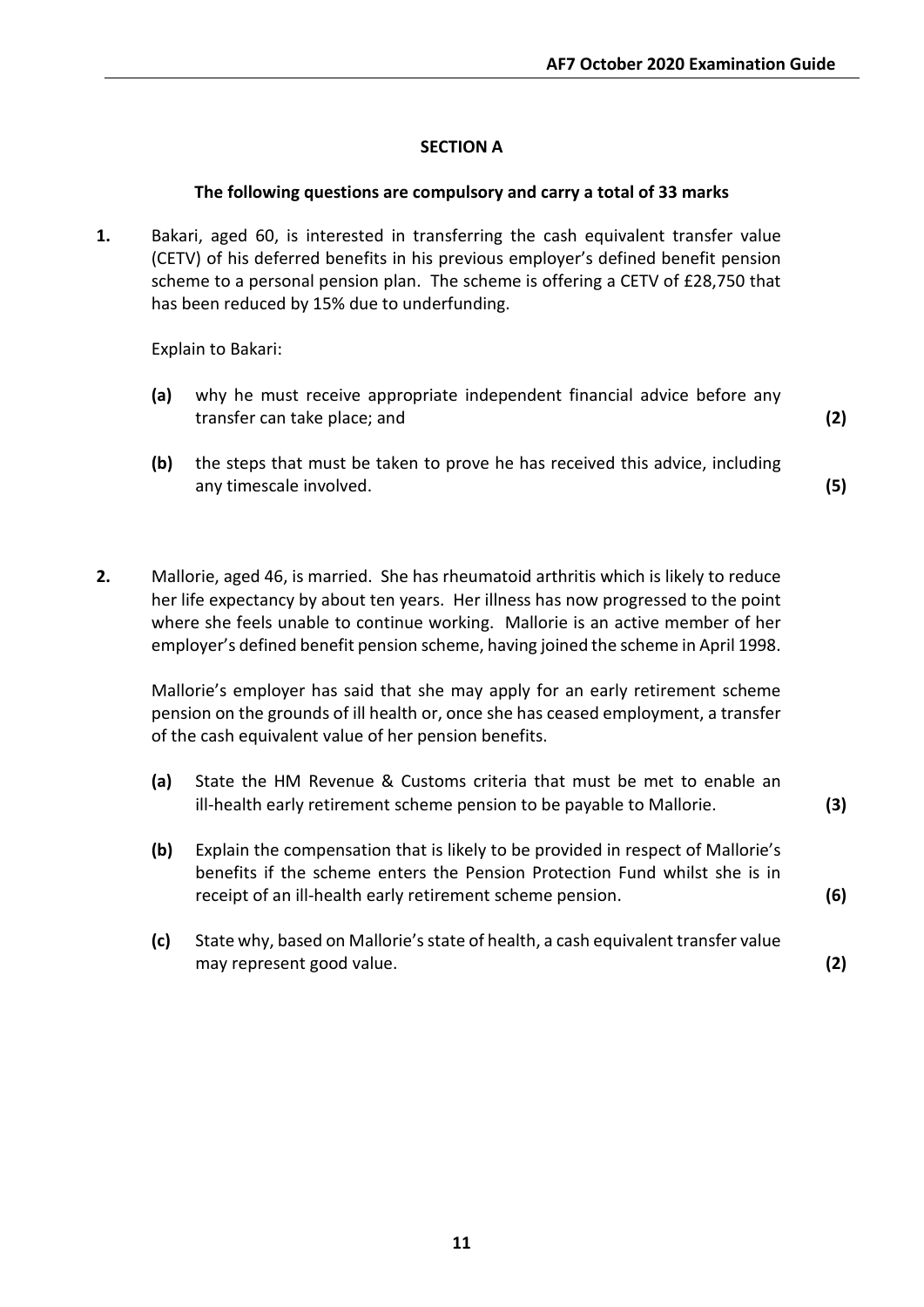**3.** Liam, aged 55, is married. He was a member of a former employer's defined benefit pension scheme between 1986 and 2000. He has received a statement of entitlement that shows part of the scheme benefits are made up of a guaranteed minimum pension (GMP) that is subject to fixed rate revaluation.

With specific regard to the **GMP benefits**, outline **eight** factors that you would consider when evaluating a potential transfer of the cash equivalent value to a defined contribution arrangement. **(8)**

**4.** Anvil is a deferred member of a former employer's defined benefit pension scheme. He has recently received a cash equivalent transfer value (CETV) which is higher than one he obtained three years ago.

Outline **seven** possible reasons for the increase in the CETV. **(7)**

**Total marks available for this question: 33**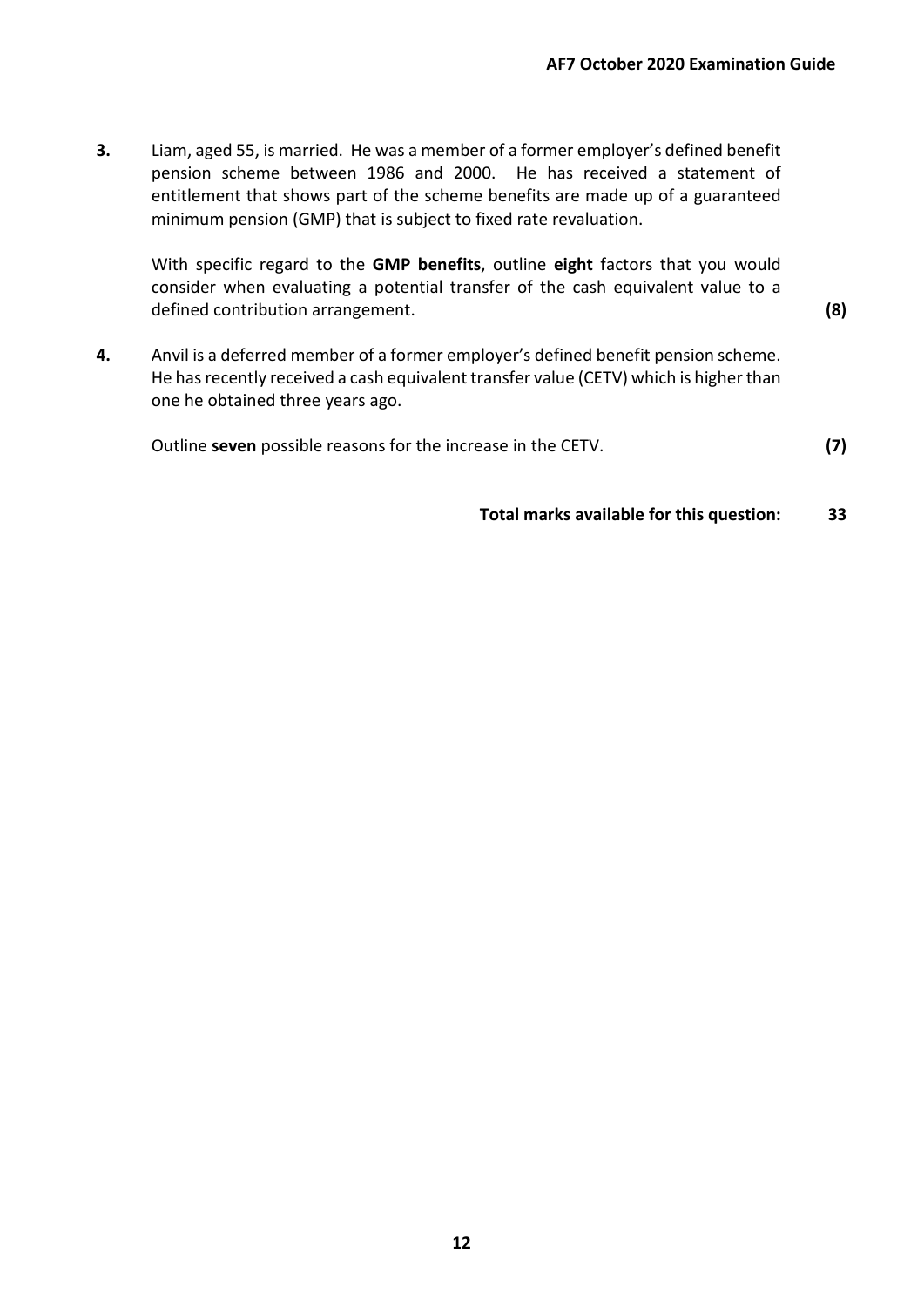#### **SECTION B**

**All questions in this section are compulsory and carry an overall total of 67 marks.**

#### **Case study 1**

#### **Read carefully all information provided in the case study before attempting the questions. Your answers should take into account the client's circumstances as set out in the case study.**

Zak, who will be 65 in December 2020, is married to Martina, aged 66. The couple are both in excellent health and have a history of longevity in their families. Zak and Martina do not have any children so legacy planning is not important to them as they plan to leave their estate to charity.

The couple retired in 2019. Their house, which is mortgage free, is valued at £650,000. Their only other assets are an emergency fund of £20,000 plus stocks and shares ISAs valued at £140,000. The couple, who both have a medium attitude to investment risk, would like to purchase a holiday cottage for £210,000.

The couple require an inflation proofed, net income of £3,750 per month to cover essential and discretionary expenditure; this will reduce to £2,500 per month net on first death. They also require £5,000 - £10,000 per annum net to cover ad-hoc expenditure. Martina receives a scheme pension of £30,200 per annum gross from her previous employer's defined benefit scheme. This includes a 50% spouse's pension. She also receives a State Pension of £130 per week. The couple currently use capital and income from their stocks and shares ISAs to cover the shortfall in their income.

Zak left his previous employer's defined benefit scheme in 2014. The scheme permits partial transfers, with Zak able to transfer just the pre-97 benefits or the post-97 benefits if he wishes. Some details of the scheme are shown below:

| Pre-commutation pension at age 65     | £31,000 gross per annum, of which £12,600 is in |  |
|---------------------------------------|-------------------------------------------------|--|
|                                       | respect of pre-97 accrual and £18,400 is in     |  |
|                                       | respect of post-97 accrual                      |  |
| Maximum pension commencement lump sum | £143,077                                        |  |
| (PCLS)                                | Commutation rate is 15:1 at age 65              |  |
| Guarantee period                      | 5 years (payable as continuing income)          |  |
| Spouse's Pension                      | 50% of member's pre-commutation pension         |  |
| Increases to pension in payment       | In line with statutory requirements             |  |
| Cash equivalent transfer value (CETV) | £976,000 of which £365,000 is in respect of     |  |
|                                       | pre-97 accrual; and £611,000 is in respect of   |  |
|                                       | post-97 accrual                                 |  |

Zak will be entitled to a State Pension of £140 per week when he reaches his State Pension age in 2022.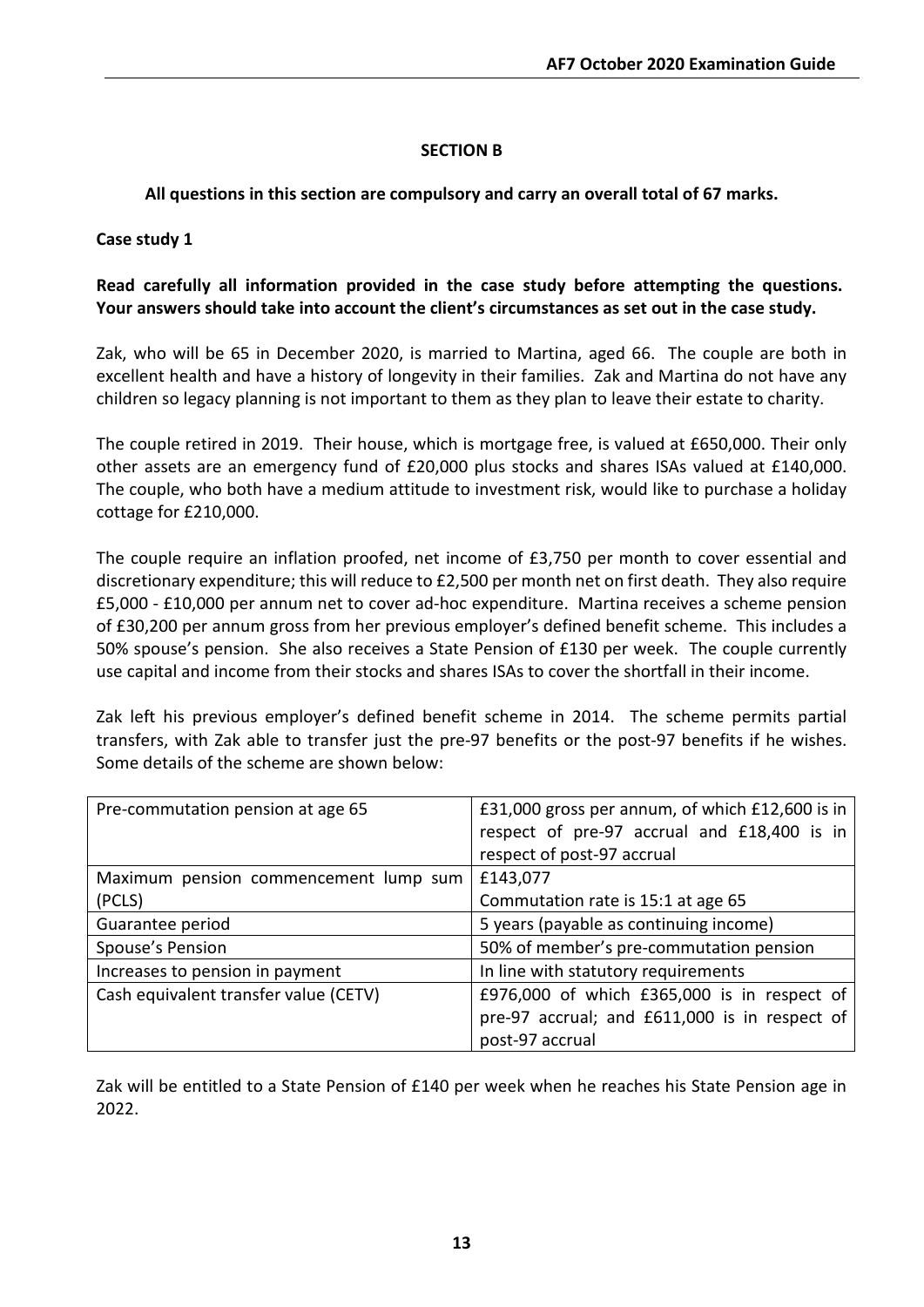Zak would like to ensure the couple's essential and discretionary expenditure continues to be met throughout retirement and would like advice on whether this would be best achieved by taking his full benefits from the defined benefit scheme or transferring some or all of his benefits into a defined contribution pension arrangement and accessing them flexibly.

Zak would also like to use some of the capital currently held in their ISAs plus some of his PCLS to purchase the holiday cottage.

#### **Questions**

**5.** An option you are considering is for Zak to transfer the cash equivalent of his pre-97 benefits into a defined contribution arrangement, leaving the post-97 benefits preserved in the defined benefit pension scheme.

Based on the information provided in the case study, outline the factors that should be taken into account when deciding whether this option should be recommended. **(15)**

- **6.** In the event of Zak's death, outline the potential death benefits payable to Martina, including their Income Tax treatment, in respect of:
	- **(a)** a scheme pension being received by Zak in respect of the post-97 benefits within the defined benefit pension scheme; **(4)**
	- **(b)** a defined contribution pension arrangement following the transfer of the cash equivalent of Zak's pre-97 pension benefits. **(8)**
- **7.** You have recommended that Zak takes the scheme pension in respect of his post-97 benefits and transfers the pre-97 CETV into a defined contribution arrangement.

Based on the information provided in the case study, outline the factors you would take into account when designing an investment strategy for Zak's transferred pension fund. **(7)**

**Total marks available for this question: 34**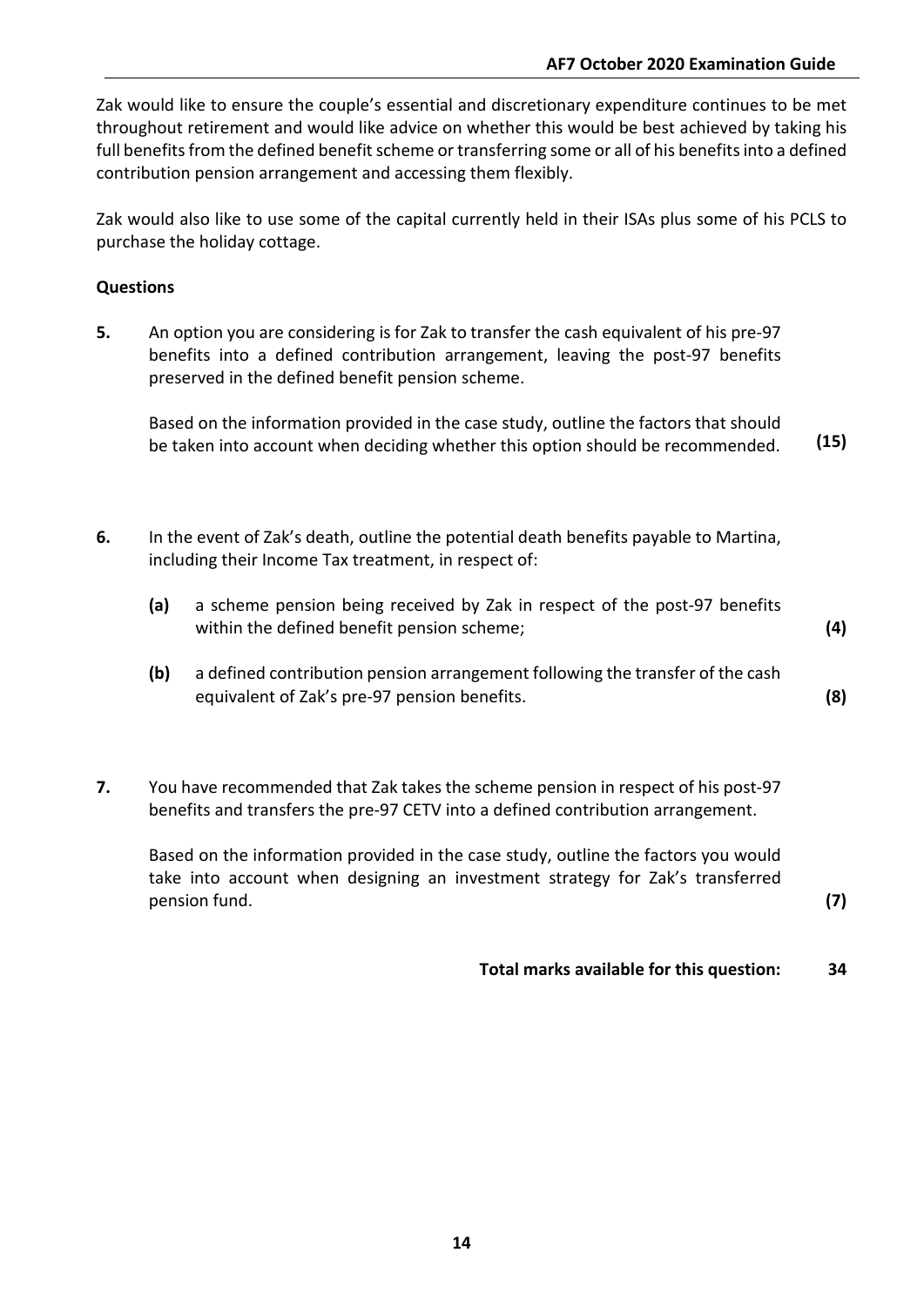#### **Case study 2**

**Read carefully all information provided in the case study before attempting the questions. Your answers should take into account the client's circumstances as set out in the case study.**

Rosie, aged 50, is a widow with two dependent children, aged 12 and 14. Her husband Lloyd died in March 2020 of cancer, aged 59. A couple of months before he died, Lloyd completed a transfer of benefits from a previous employer's defined benefit pension scheme to a personal pension plan. This was done with the intention of improving the death benefits payable to Rosie. The amount transferred was £135,200 and Lloyd did not make any withdrawals prior to his death. Rosie has recently notified the scheme administrator that she wishes to designate the funds to a dependant's flexi-access drawdown pension.

The mortgage on Rosie's home was cleared with the proceeds of a joint life first death life policy and she has funds held in ISAs valued at £38,000. Rosie has no other savings or life cover in place.

Rosie earns £55,000 per annum gross. She is a member of her employer's workplace pension scheme to which she and her employer contribute 5% of her salary. Her fund is currently valued at £76,000.

Rosie recently obtained a statement of entitlement in respect of her membership of a former employer's contracted-in defined benefit pension scheme. This includes the following information:

| Cash equivalent transfer value      | £730,000                             |
|-------------------------------------|--------------------------------------|
| Date of membership                  | $1/5/1990 - 30/4/2010$               |
| Deferred pension at date of leaving | £18,350 per annum                    |
| Scheme normal pension age           | 65                                   |
| Dependants' pension payable?        | Yes                                  |
| Revaluation in deferment            | All benefits: inflation capped at 5% |
| Escalation in payment               | All benefits: inflation capped at 5% |

Although currently in good health, Rosie wants to make sure her children will be well provided for in the event that she dies before they are financially independent. For this reason, she has asked for advice about transferring the cash equivalent of her benefits in her former employer's pension scheme to a defined contribution pension arrangement.

Ideally Rosie would like to retire before age 60, although she has no firm plans at the moment. Neither does she have any clear idea of what annual income she will require in retirement but expects it to be at least £30,000 net in today's terms. At present, Rosie has between £300-£400 surplus income per month. She has a cautious to moderate attitude to risk.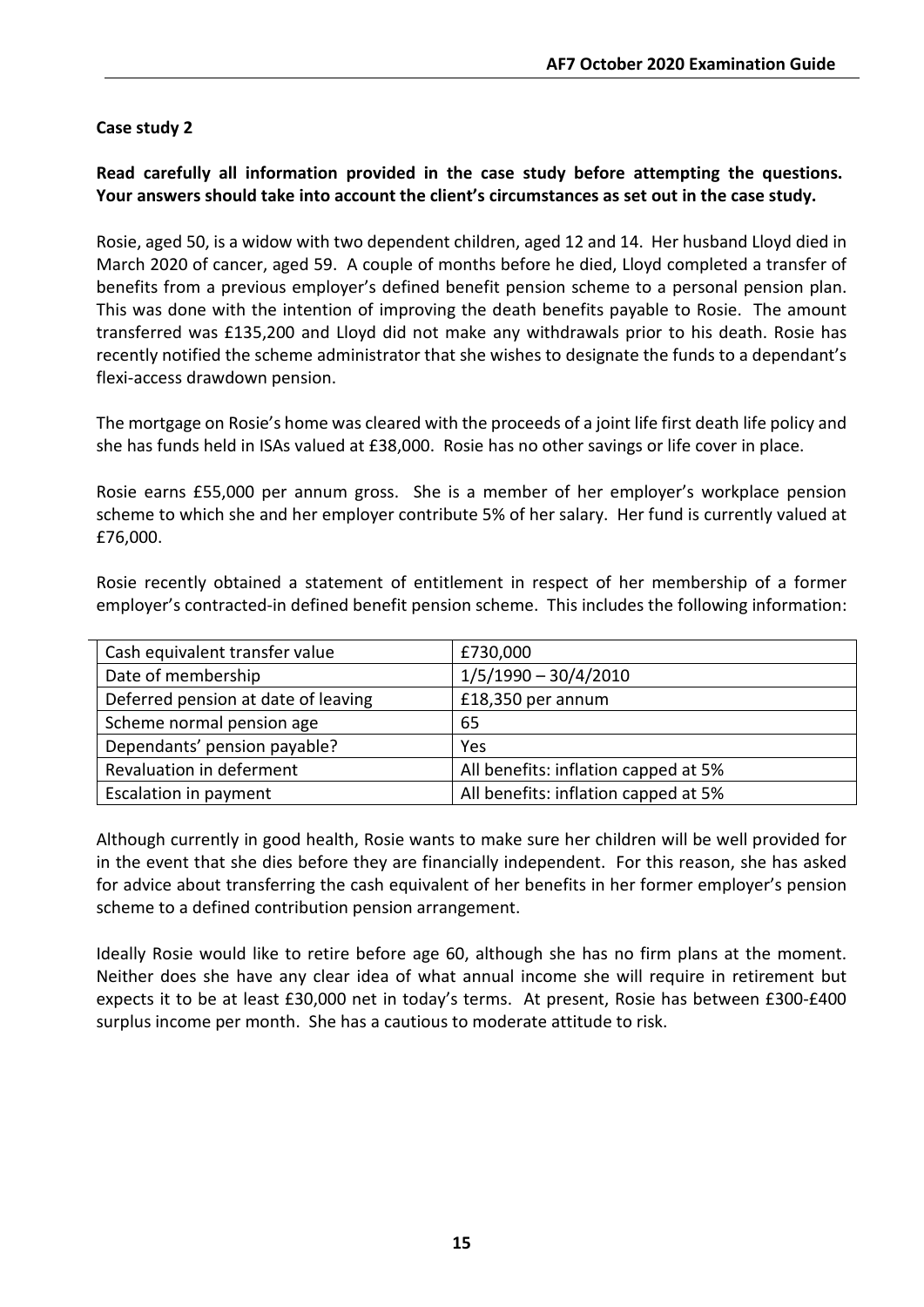#### **Questions**

- **8.** Identify the additional information an adviser would require in respect of Rosie's former employer's defined benefit pension scheme before advising her on the suitability or otherwise of transferring the benefits. **(11)**
- **9.** Based on the information provided in the case study, explain the factors that would support a potential recommendation for Rosie to retain her pension benefits within the defined benefit pension scheme at this point in time. **(12)**
- **10.** Explain why Rosie should complete nominations in favour of her children for the dependant's flexi-access drawdown pension and her workplace pension scheme. **(5)**
- **11.** The executor of Lloyd's estate has advised Rosie that the transfer of benefits from Lloyd's previous employer's defined benefit pension scheme is likely to be deemed a transfer of value for Inheritance Tax (IHT) purposes.

Assuming HM Revenue & Customs do assign a value to this transfer for IHT purposes, outline the impact this will have for Rosie when carrying out any future IHT planning. **(5)**

**Total marks available for this question: 33**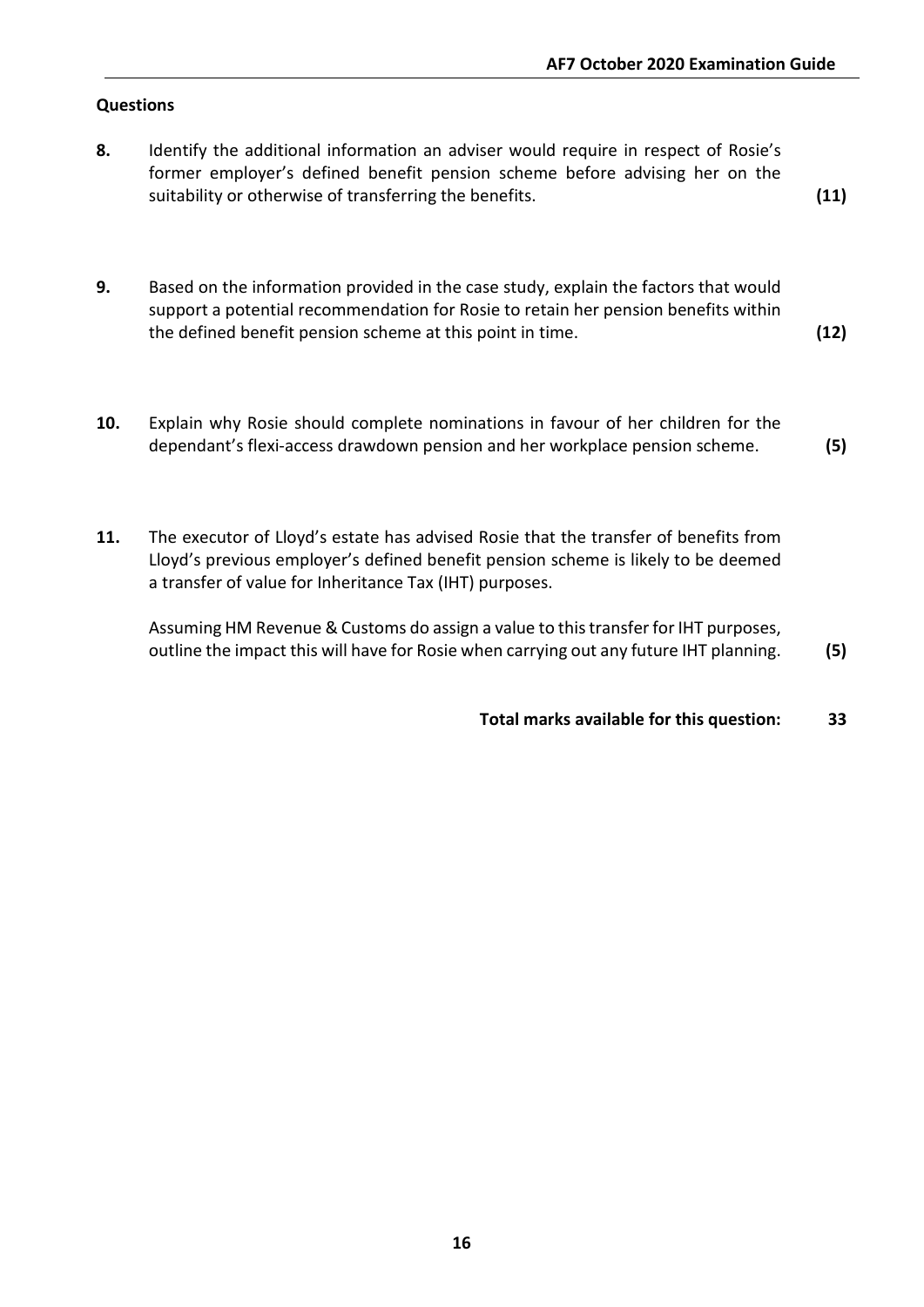#### **NOTE ON MODEL ANSWERS**

**The model answers given are those which would achieve maximum marks. However, there are alternative answers to some question parts which would also gain high marks. For the sake of clarity and brevity not all of these alternative answers are shown. An oblique (/) indicates an equally acceptable alternative answer.**

#### **Model answer for Question 1**

- **(a)** The unreduced CETV;
	- is in excess of £30,000.
- **(b)** The advisor's written confirmation needs to be sent to the scheme trustees within three months of the date he received the Statement of Entitlement (answers stating within three months and ten days of the guarantee date were also rewarded as this is the deadline quoted by the Pensions Regulator within their guidance).

#### **Model answer for Question 2**

- **(a)** Medical evidence;
	- that she is unable to work/has stopped working;
	- and will continue to be unable to work/unlikely to recover.
- **(b)** Unreduced pension/100% of the pension in payment;
	- escalating at CPI capped at 2.5% as all benefits are from post April 1997 accrual;
	- A 50% spouse's pension would also be included as they are married.
- **(c)** The calculation of the CETV will not take her health into account/it is based on the average longevity of the scheme as a whole/it is based on her being in good health.
	- Taking the CETV could provide higher/flexible benefits (given her reduced life expectancy) or offer her more flexibility to utilise the funds how she wishes.

#### **Model answer for Question 3**

*Candidates would have scored full marks for any eight of the following:*

- 6.25% fixed revaluation.
- The age from which GMP will be paid/paid from age 65.
- Whether a bridging pension is payable.
- He has Pre and post 88 GMP;
- post 88 GMP must increase by a minimum of CPI capped at 3%.
- Spouse's pension (of at least 50%) is included.
- Whether GMP benefits have been reconciled/equalised.
- How much of the deferred benefit is made up of GMP?
- GMP cannot provide PCLS.
- Are partial transfers allowed/can he leave his GMP and transfer the rest.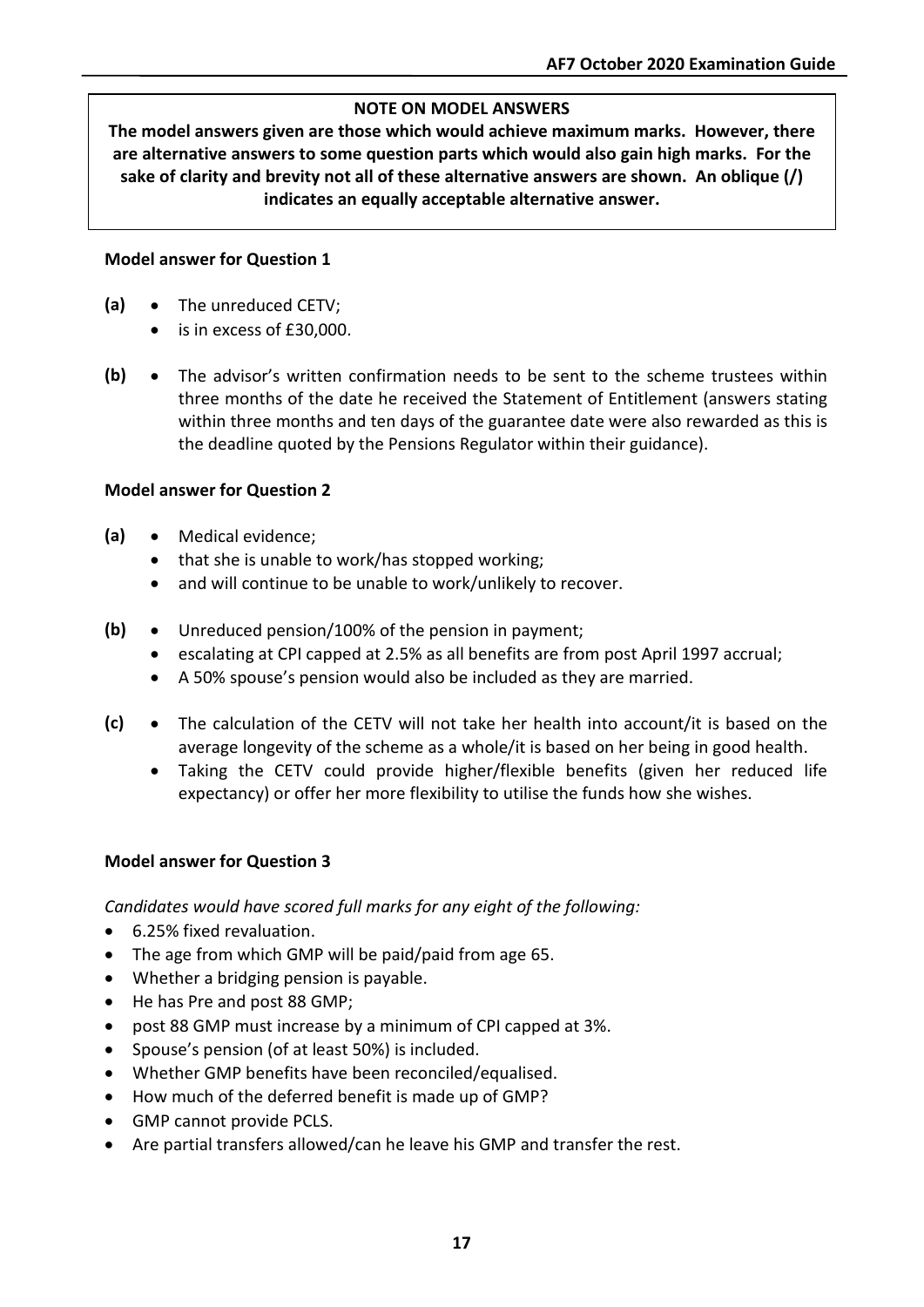*Candidates would have scored full marks for any seven of the following:*

- Previous transfer value may have been reduced (due to underfunding).
- New CETV has been enhanced (to encourage transfer there).
- Annuity rates/gilt yields may have fallen.
- Revaluation/escalation/CPI/inflation may have increased.
- Life expectancy/longevity assumptions have increased.
- Discount rates/investment assumptions have reduced.
- Shorter period to retirement/he is 3 years older.
- Discretionary increases have been added to the scheme/benefits increased as a result of GMP equalisation.

#### **Model answer for Question 5**

- They would have sufficient (secure) income to cover their essential and discretionary expenditure.
- Once Zak's State pension is in payment their ad-hoc needs will also be covered.
- If the full scheme pension is taken their income will be surplus to their requirements.
- The transferred fund can be used to top up their requirements.
- The post-97 pension will be inflation proofed and this meets the couple's requirement for an inflation proofed income.
- The pre-97 CETV will provide a PCLS of up to £91,250/the PCLS would likely be higher than under the defined benefit scheme.
- The partial transfer gives enough PCLS to purchase of the holiday cottage.
- Zak is in excellent health/family history of longevity;
- so is likely to benefit from the secure income/no longevity risk.
- Medium attitude to investment risk is suitable for a partial transfer.
- They have some investment experience through stocks and shares ISAs.
- Partial transfer means they have a good capacity for loss as they will be retaining secure income within the defined benefit scheme.
- Survivors income needs will be met from secure sources on death.
- Partial transfer (as opposed to full) is less likely to trigger a Lifetime Allowance charge.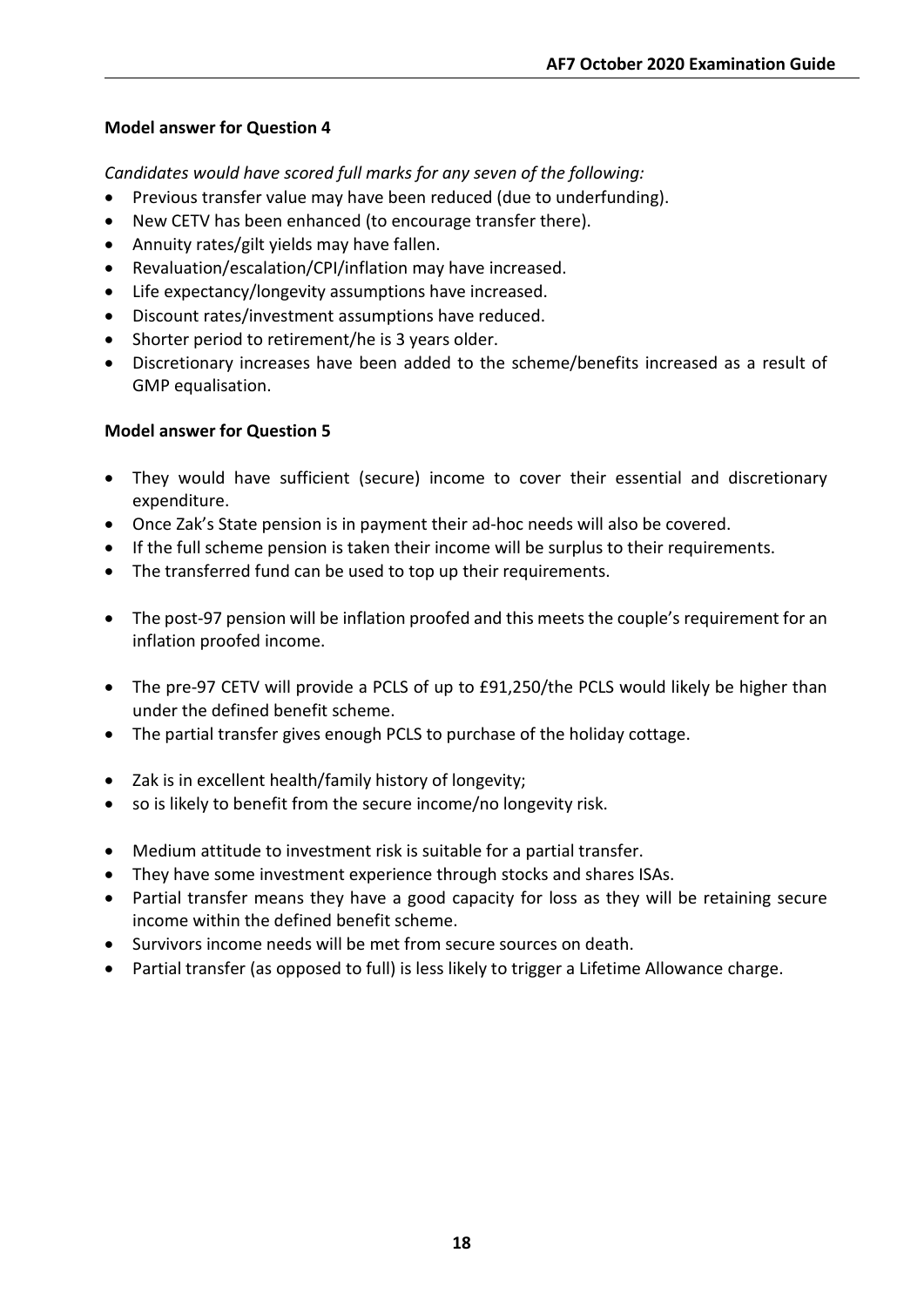- **(a)** 100% of his pension/his pension would continue/£18,400;
	- for balance of the guarantee period;
	- thereafter 50% of his pre-commutation pension/£9,200.
	- Taxed as Martina's pension income/PAYE/marginal rate.
- **(b)** Lump sum.
	- Dependant's annuity.
	- Dependant's (flexi-access) drawdown.
	- Tax free if dies before 75 and paid/designated within the two-year window.
	- Two-year window only applies to lump sums/uncrystallised funds used for income.
	- Taxable as Martina's pension income/taxed under PAYE if death is after age 75 or benefits are paid outside the two-year window (where relevant).

#### **Model answer for Question 7**

*Candidates would have scored full marks for any seven of the following:*

- He has a medium attitude to risk.
- They have capacity for loss.
- They have investment experience.
- They have no requirement to leave a legacy/they want to leave their estate to charity.
- They will only need to take small withdrawals/withdrawals will be £5,000 £10,000 per annum/withdrawals will be within the Safe Withdrawal rate and only needed until Zak reaches State Pension Age/only needed for a couple of years.
- Zak's fund is not needed to provide death benefits for Martina.
- Need to hold funds in cash to purchase the holiday cottage/provide ad hoc withdrawals.
- They are in good health/family history of longevity/potentially a long investment term.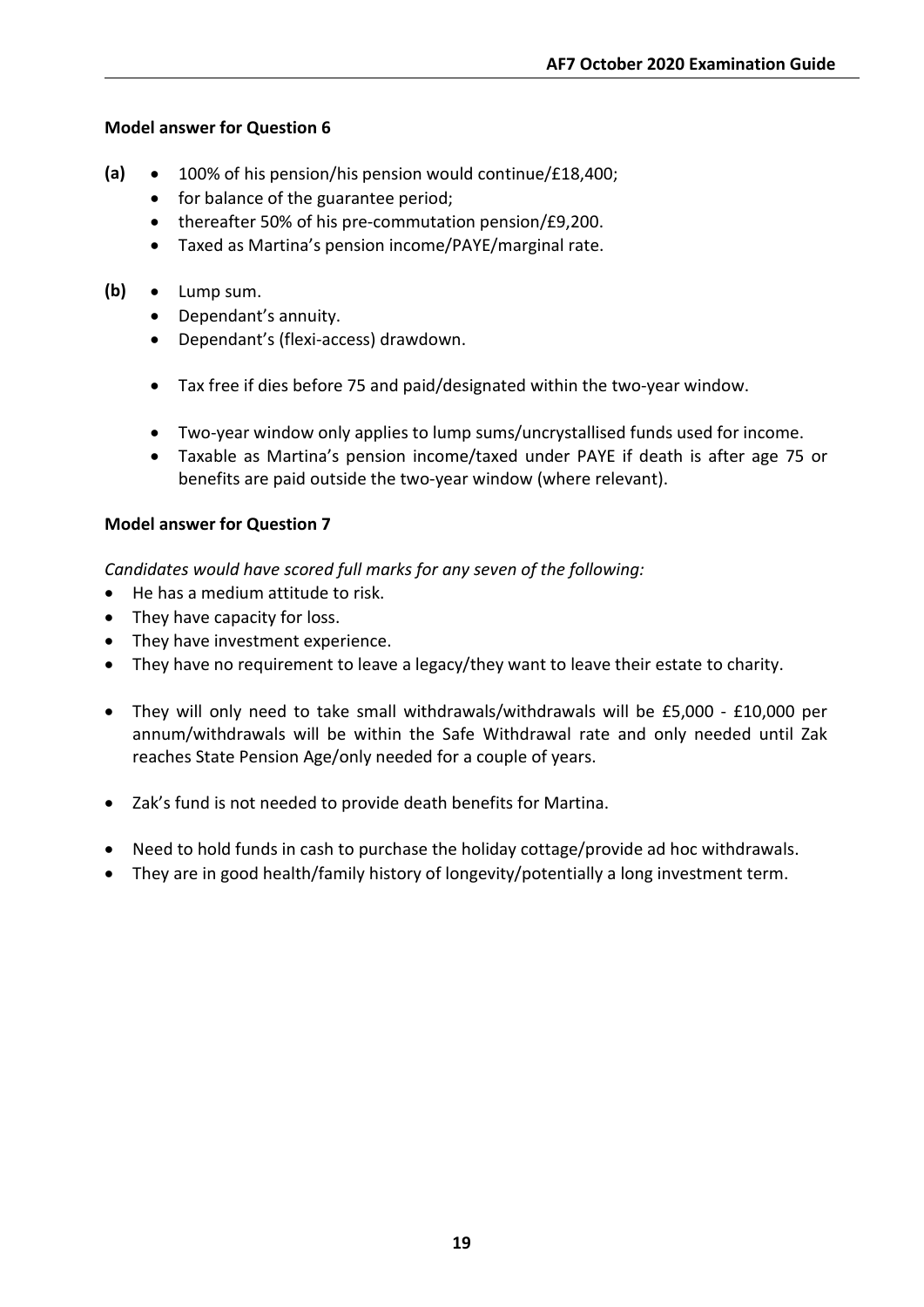*Candidates would have scored full marks for any eleven of the following:*

- The inflation measure used for revaluation/used for escalation.
- Scheme's definition of dependant/are children's pensions payable?
- What level of child's/dependants' pension is payable?
- Maximum age a child's pension would pay to?
- Earliest age benefits can be taken without reduction/penalty.
- Early retirement factors.
- Are partial transfers allowed.
- Scheme commutation rates/amount of PCLS payable.
- Guarantee period.
- Any lump sum death benefits/return of member contributions.
- Scheme funding status/recovery plan details.
- Does the scheme offer Pension Increase Exchange/bridging pension?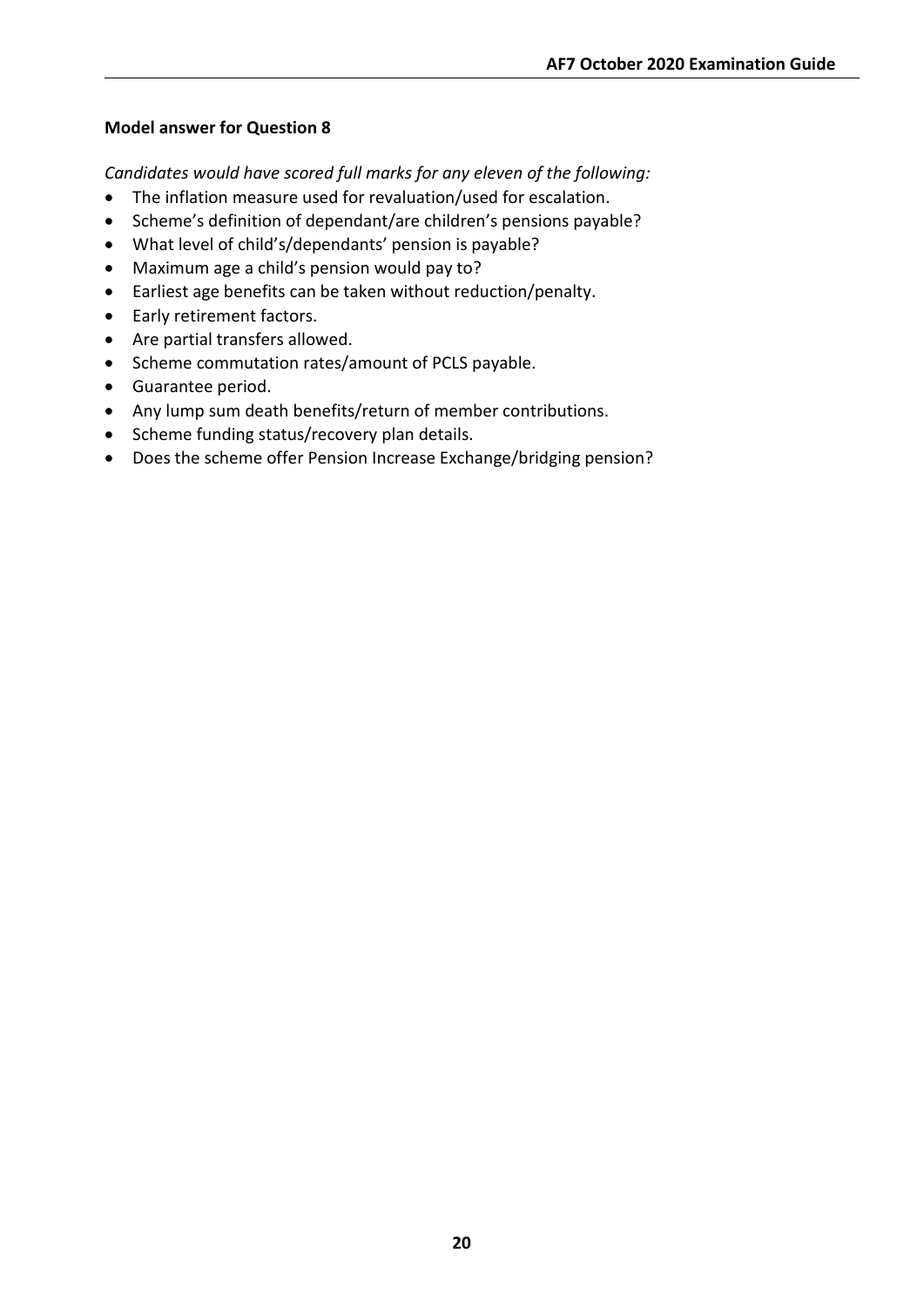- She is in good health;
- and can purchase life assurance;
- to cover the period between now and the children reaching financial independence.
- She has a limited capacity for loss.
- Cautious to moderate attitude to risk/her attitude to risk does not support a transfer.
- She has money purchase schemes/workplace pension/dependant's flexi-access drawdown;
- that can provide flexibility when required/can be nominated in favour of the children.
- Less chance of Lifetime Allowance tax charge.
- Her husband has recently died/she is a vulnerable client.
- She does not know when she will retire.
- She does not know how much income she will need in retirement.
- There is no need to make a decision now.

#### **Model answer for Question 10**

- It makes the administrators aware of who she wants the benefits paid to;
- although nomination is not binding.
- Allows them to offer the children the option of taking the benefits as income;
- even if she has remarried;
- and/or the children are no longer deemed as dependants.

#### **Model answer for Question 11**

- A discounted value of the CETV will be calculated;
- and treated as a (chargeable) lifetime transfer.
- Unlike other transfers between spouses this is not deemed to be exempt.
- As a result, a portion of Lloyd's NRB will be used;
- therefore, increasing the potential IHT payable on Rosie's death/she may want to run down her non-Inheritance Tax exempt assets/increase life cover required to cover Inheritance Tax.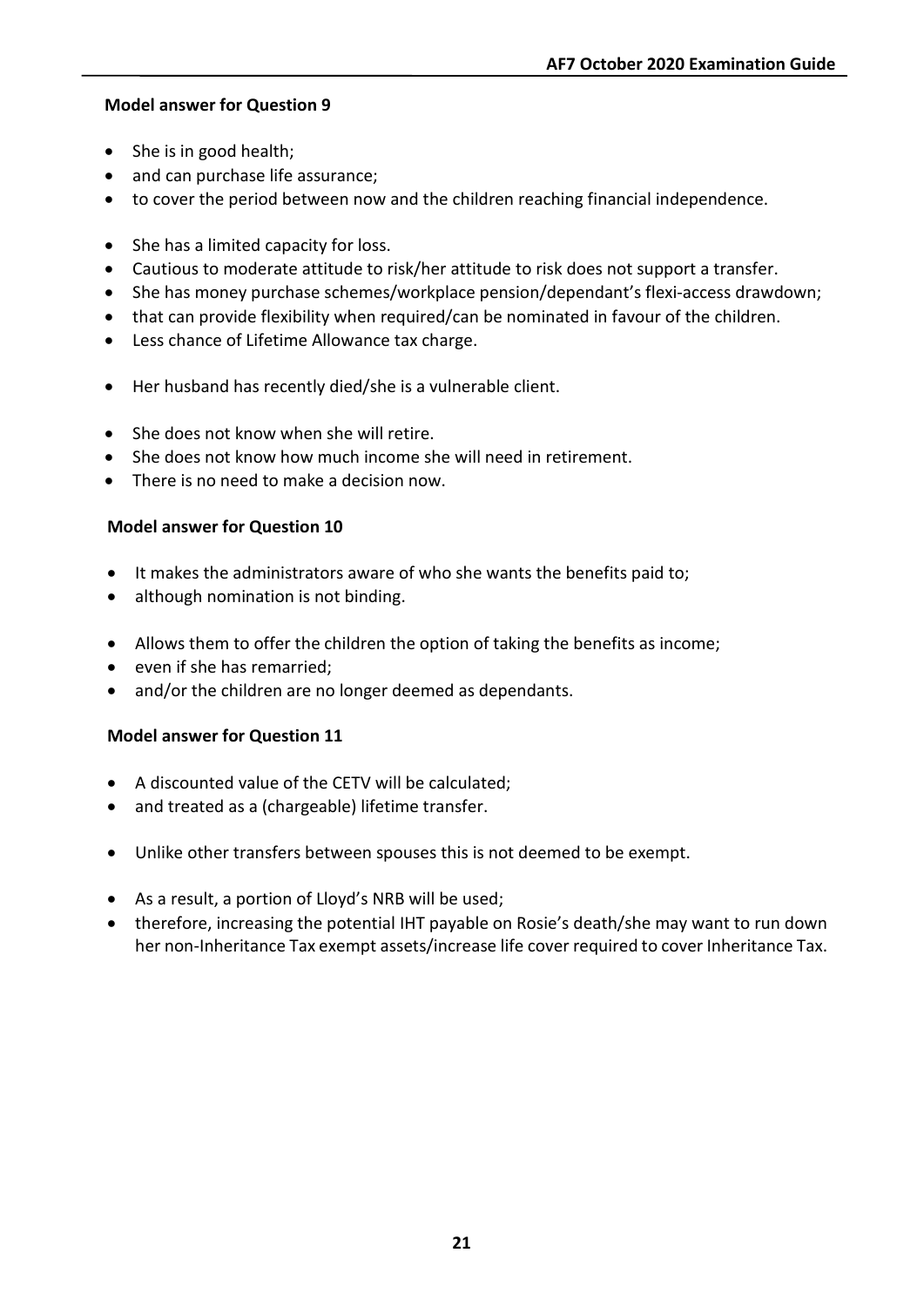**All questions in the February 2021 paper will be based on English law and practice applicable in the tax year 2020/2021, unless stated otherwise and should be answered accordingly.**

**The Tax Tables and Supplementary Information which follow are applicable to the October 2020 and February 2021 examinations.**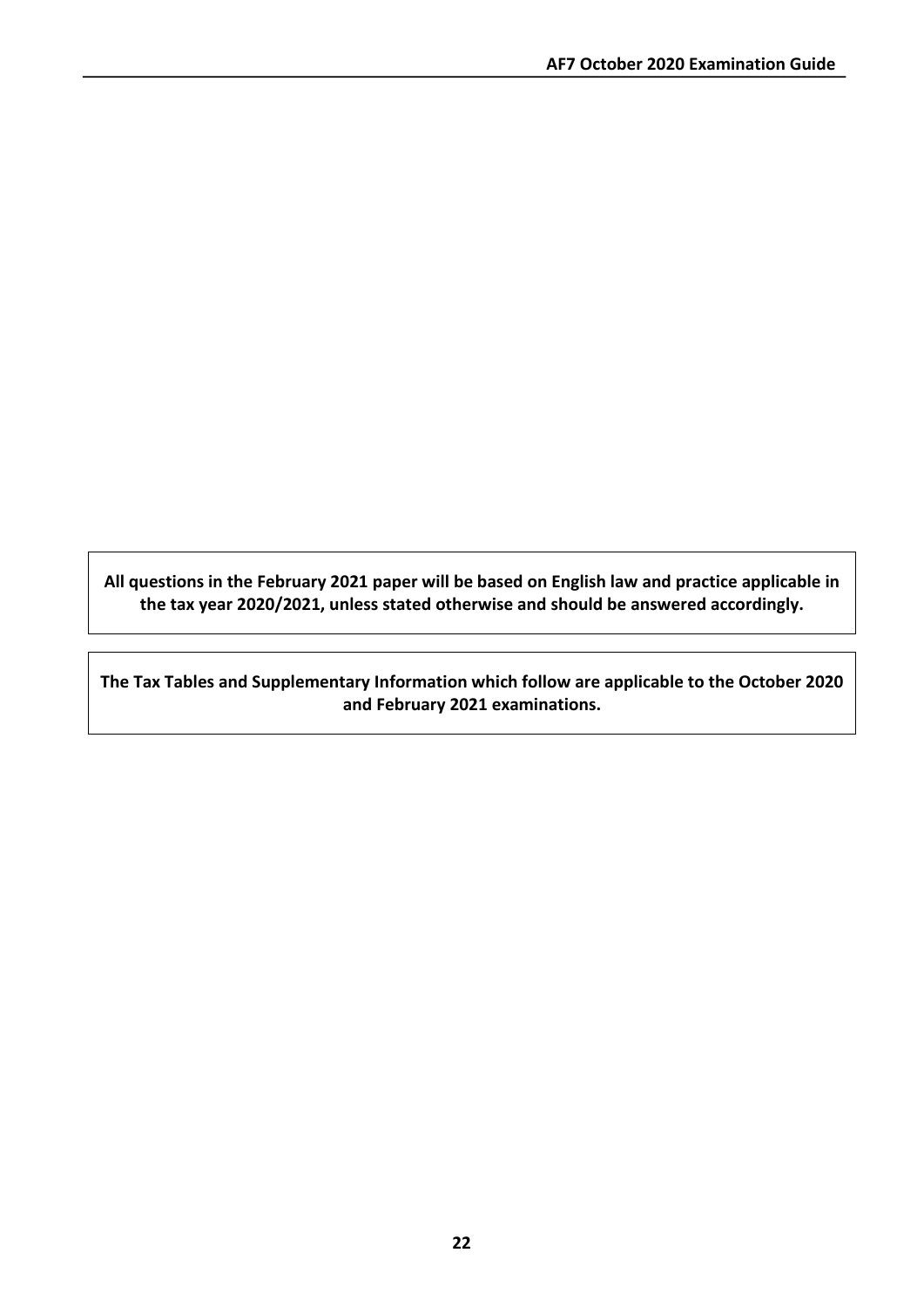| <b>INCOME TAX</b>                                                                                                                                                                                                    |           |              |  |
|----------------------------------------------------------------------------------------------------------------------------------------------------------------------------------------------------------------------|-----------|--------------|--|
| <b>RATES OF TAX</b>                                                                                                                                                                                                  | 2019/2020 | 2020/2021    |  |
| Starting rate for savings*                                                                                                                                                                                           | 0%        | 0%           |  |
| <b>Basic rate</b>                                                                                                                                                                                                    | 20%       | 20%          |  |
| Higher rate                                                                                                                                                                                                          | 40%       | 40%          |  |
| <b>Additional rate</b>                                                                                                                                                                                               | 45%       | 45%          |  |
| Starting-rate limit                                                                                                                                                                                                  | £5,000*   | £5,000*      |  |
| Threshold of taxable income above which higher rate applies                                                                                                                                                          | £37,500   | £37,500      |  |
| Threshold of taxable income above which additional rate applies                                                                                                                                                      | £150,000  | £150,000     |  |
| Child benefit charge:                                                                                                                                                                                                |           |              |  |
| 1% of benefit for every £100 of income over                                                                                                                                                                          | £50,000   | £50,000      |  |
| *Only applicable to savings income that falls within the first £5,000 of income in excess of the personal<br>allowance                                                                                               |           |              |  |
| Dividend Allowance                                                                                                                                                                                                   |           | £2,000       |  |
| Dividend tax rates                                                                                                                                                                                                   |           |              |  |
| <b>Basic rate</b>                                                                                                                                                                                                    |           | 7.5%         |  |
| Higher rate                                                                                                                                                                                                          |           | 32.5%        |  |
| Additional rate                                                                                                                                                                                                      |           | 38.1%        |  |
| <b>Trusts</b>                                                                                                                                                                                                        |           |              |  |
| Standard rate band                                                                                                                                                                                                   |           | £1,000       |  |
| Rate applicable to trusts                                                                                                                                                                                            |           |              |  |
| dividends<br>other income<br>$\blacksquare$                                                                                                                                                                          |           | 38.1%<br>45% |  |
|                                                                                                                                                                                                                      |           |              |  |
| <b>MAIN PERSONAL ALLOWANCES AND RELIEFS</b>                                                                                                                                                                          |           |              |  |
| Income limit for Personal Allowance §                                                                                                                                                                                | £100,000  | £100,000     |  |
| Personal Allowance (basic) §                                                                                                                                                                                         | £12,500   | £12,500      |  |
| Married/civil partners (minimum) at 10% t                                                                                                                                                                            | £3,450    | £3,510       |  |
| Married/civil partners at 10% t                                                                                                                                                                                      | £8,915    | £9,075       |  |
| Marriage Allowance                                                                                                                                                                                                   | £1,250    | £1,250       |  |
|                                                                                                                                                                                                                      | £29,600   |              |  |
| Income limit for Married Couple's Allowance +<br>Rent a Room scheme - tax free income allowance                                                                                                                      |           | £30,200      |  |
|                                                                                                                                                                                                                      | £7,500    | £7,500       |  |
| <b>Blind Person's Allowance</b>                                                                                                                                                                                      | £2,450    | £2,500       |  |
| Enterprise Investment Scheme relief limit on £2,000,000 max**                                                                                                                                                        | 30%       | 30%          |  |
| Seed Enterprise Investment relief limit on £100,000 max                                                                                                                                                              | 50%       | 50%          |  |
| Venture Capital Trust relief limit on £200,000 max                                                                                                                                                                   | 30%       | 30%          |  |
| § the Personal Allowance reduces by £1 for every £2 of income above the income limit irrespective of age<br>(under the income threshold).<br>t where at least one spouse/civil partner was born before 6 April 1935. |           |              |  |

*\*\* Investment above £1,000,000 must be in knowledge-intensivecompanies.*

Child Tax Credit (CTC)

| - Child element per child (maximum)     | £2,780  | £2,830  |
|-----------------------------------------|---------|---------|
| - family element                        | £545    | £545    |
| Threshold for tapered withdrawal of CTC | £16.105 | £16.385 |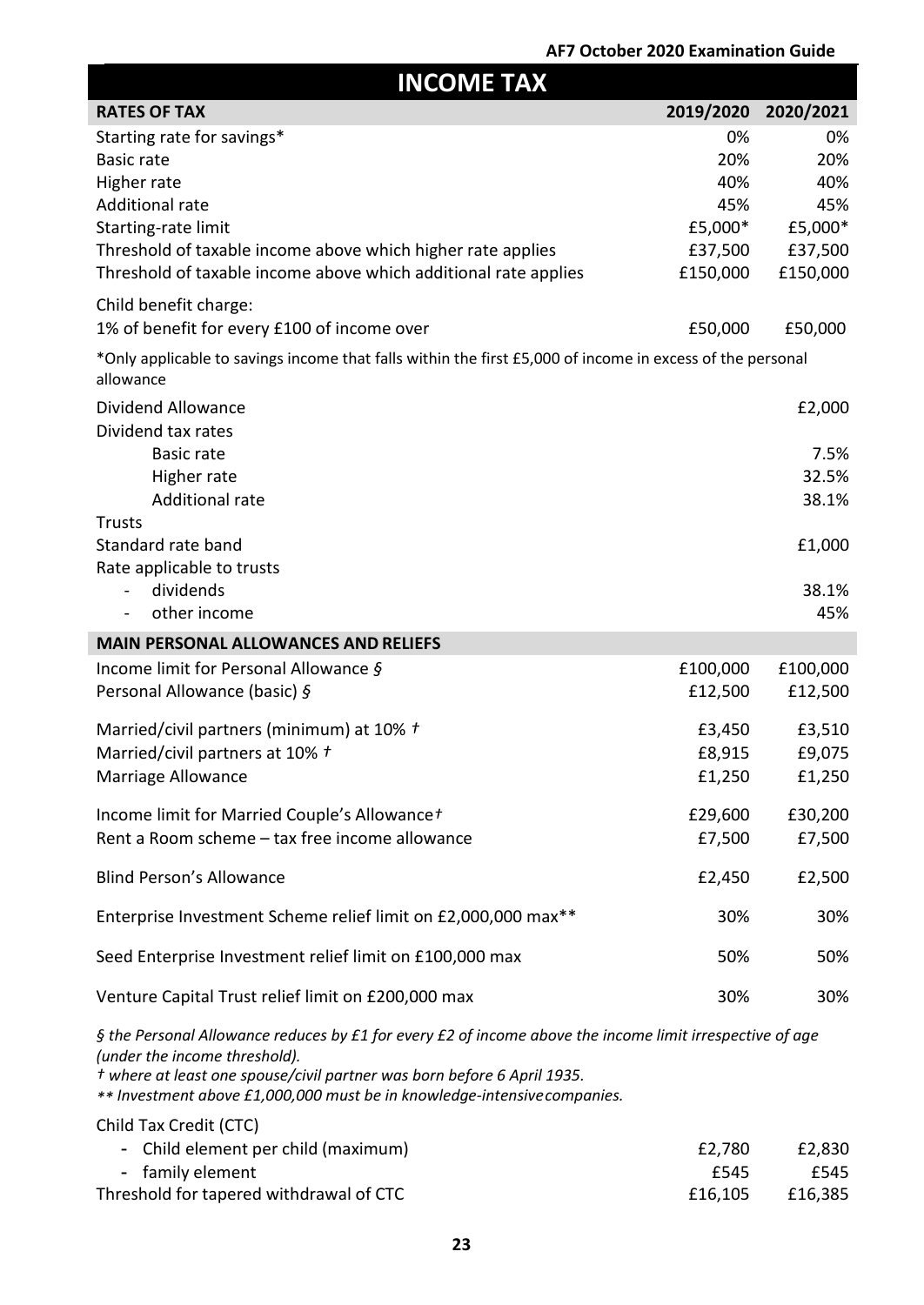| <b>NATIONAL INSURANCE CONTRIBUTIONS</b>                                       |                                       |  |
|-------------------------------------------------------------------------------|---------------------------------------|--|
| <b>Class 1 Employee</b>                                                       | Weekly                                |  |
| Lower Earnings Limit (LEL)<br>Primary threshold<br>Upper Earnings Limit (UEL) | £120<br>£183<br>£962                  |  |
| Total earnings £ per week                                                     | <b>CLASS 1 EMPLOYEE CONTRIBUTIONS</b> |  |
| Up to 183.00*                                                                 | Nil                                   |  |
| $183.00 - 962.00$<br>Above 962.00                                             | 12%<br>2%                             |  |

\*This is the primary threshold below which no NI contributions are payable. However, the lower earnings limit *is £120 per week. This £120 to £183 band is a zero-rate band introduced in order to protect lower earners' rights to contributory State benefits e.g. the new State Pension.*

| Total earnings £ per week | <b>CLASS 1 EMPLOYER CONTRIBUTIONS</b> |
|---------------------------|---------------------------------------|
|                           |                                       |
| Below 169.00**            | Nil                                   |
| $169.00 - 962.00$         | 13.8%                                 |
| Excess over 962.00        | 13.8%                                 |
|                           |                                       |

*\*\* Secondary earnings threshold.*

| Class 2 (self-employed) | Flat rate per week £3.05 where profits exceed £6,475 per annum. |
|-------------------------|-----------------------------------------------------------------|
| Class 3 (voluntary)     | Flat rate per week £15.30.                                      |
| Class 4 (self-employed) | 9% on profits between £9,500 - £50,000.                         |
|                         | 2% on profits above £50,000.                                    |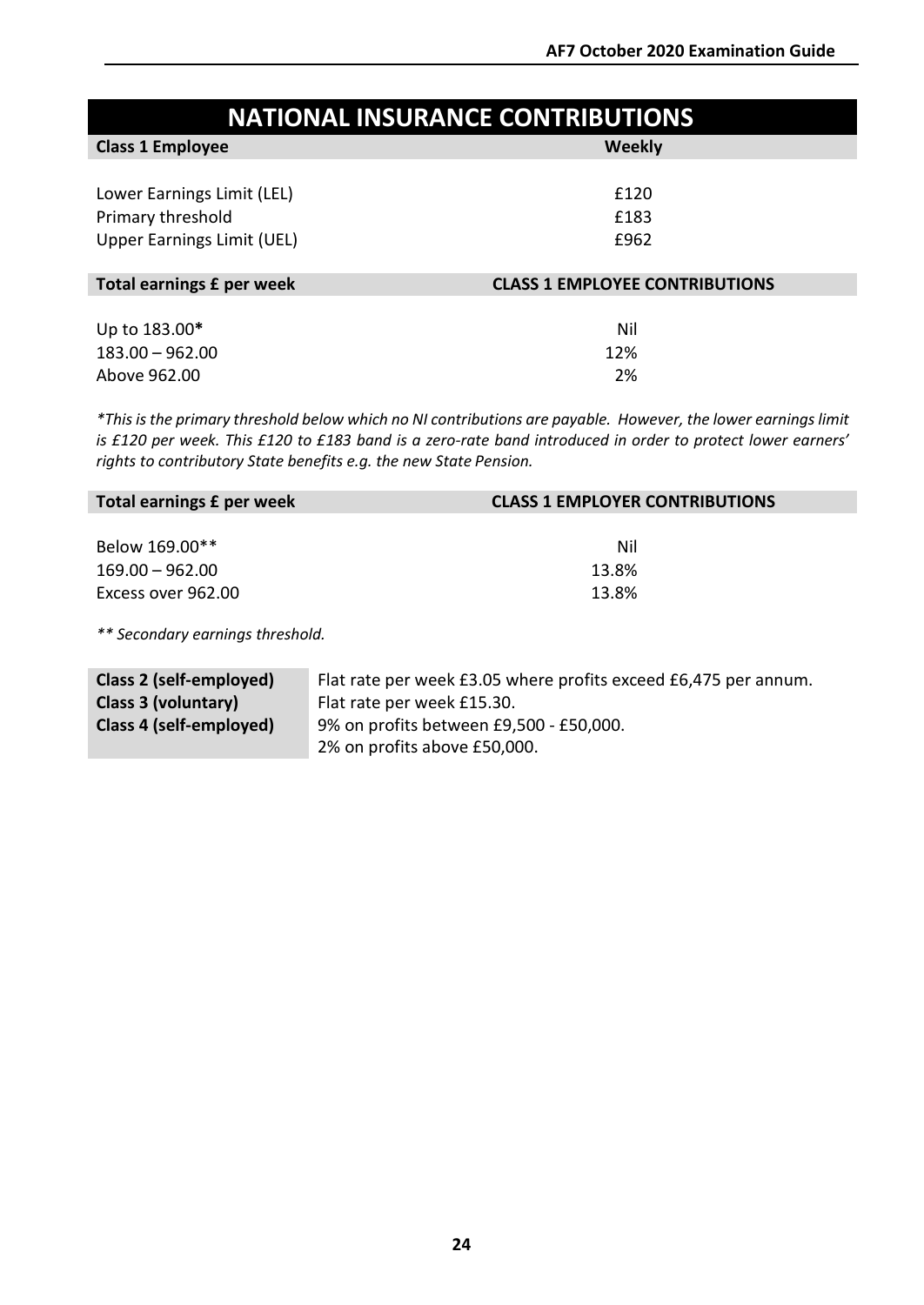| <b>PENSIONS</b> |                           |  |
|-----------------|---------------------------|--|
| <b>TAX YEAR</b> | <b>LIFETIME ALLOWANCE</b> |  |
| 2006/2007       | £1,500,000                |  |
| 2007/2008       | £1,600,000                |  |
| 2008/2009       | £1,650,000                |  |
| 2009/2010       | £1,750,000                |  |
| 2010/2011       | £1,800,000                |  |
| 2011/2012       | £1,800,000                |  |
| 2012/2013       | £1,500,000                |  |
| 2013/2014       | £1,500,000                |  |
| 2014/2015       | £1,250,000                |  |
| 2015/2016       | £1,250,000                |  |
| 2016/2017       | £1,000,000                |  |
| 2017/2018       | £1,000,000                |  |
| 2018/2019       | £1,030,000                |  |
| 2019/2020       | £1,055,000                |  |
| 2020/2021       | £1,073,100                |  |

#### **LIFETIME ALLOWANCE CHARGE**

55% of excess over lifetime allowance if taken as a lump sum. 25% of excess over lifetime allowance if taken in the form of income.

| <b>ANNUAL ALLOWANCE</b> |
|-------------------------|
| £40,000~                |
| £40,000*                |
| £40,000*                |
| £40,000*                |
| £40,000*                |
| £40,000*                |
|                         |

*~ increased to £80,000 for pension input between April - 8 July 2015. If not used, can be carried forward to pension input period of 9 July 2015 - 6 April 2016, subject to a maximum of £40,000.*

*\*tapered by £1 for every £2 of 'adjusted income' over £240,000 to a minimum of £4,000 if 'threshold income' is also over £200,000.*

| <b>MONEY PURCHASE ANNUAL ALLOWANCE</b> | 2019/2020 2020/2021 |        |
|----------------------------------------|---------------------|--------|
|                                        | £4.000              | £4,000 |

#### **ANNUAL ALLOWANCE CHARGE**

20% - 45% determined by the member's taxable income and the amount of total pension input in excess of the annual allowance or money purchase annual allowance.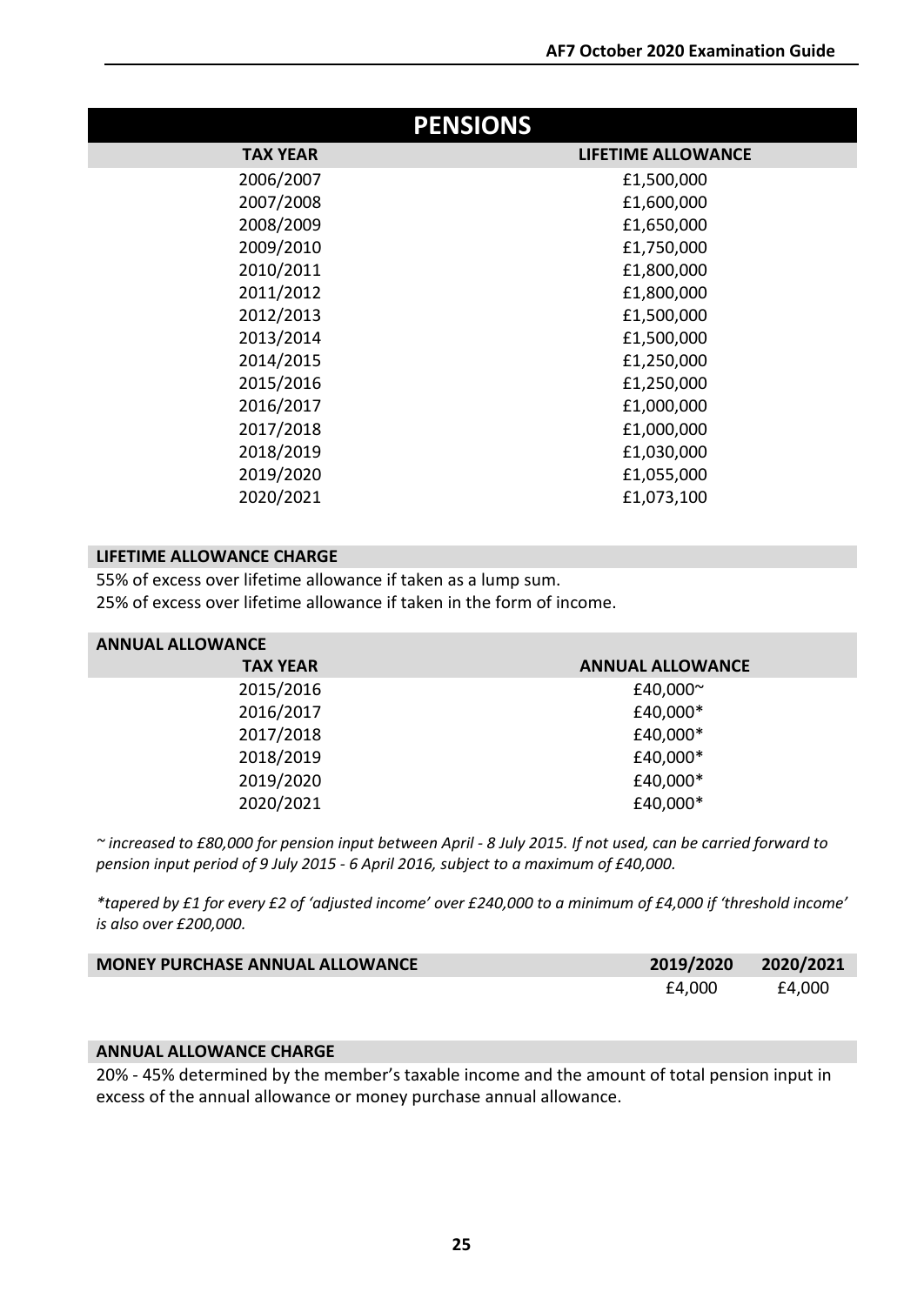| <b>CAPITAL GAINS TAX</b>                                                  |             |            |  |
|---------------------------------------------------------------------------|-------------|------------|--|
| <b>EXEMPTIONS</b>                                                         | 2019/2020   | 2020/2021  |  |
|                                                                           |             |            |  |
| Individuals, estates etc                                                  | £12,000     | £12,300    |  |
| Trusts generally                                                          | £6,000      | £6,150     |  |
| Chattels proceeds (restricted to five thirds of proceeds exceeding limit) | £6,000      | £6,000     |  |
|                                                                           |             |            |  |
| <b>TAX RATES</b>                                                          |             |            |  |
|                                                                           |             |            |  |
| Individuals:                                                              |             |            |  |
| Up to basic rate limit                                                    | 10%         | 10%        |  |
| Above basic rate limit                                                    | 20%         | 20%        |  |
| Surcharge for residential property and carried interest                   | 8%          | 8%         |  |
|                                                                           |             |            |  |
| <b>Trustees and Personal Representatives</b>                              | 20%         | 20%        |  |
|                                                                           |             |            |  |
|                                                                           | 10%         | 10%        |  |
| Business Asset Disposal Relief* - Gains taxed at:                         |             |            |  |
| Lifetime limit                                                            | £10,000,000 | £1,000,000 |  |

*\*For trading businesses and companies (minimum 5% employee or director shareholding) if held for at least two years.*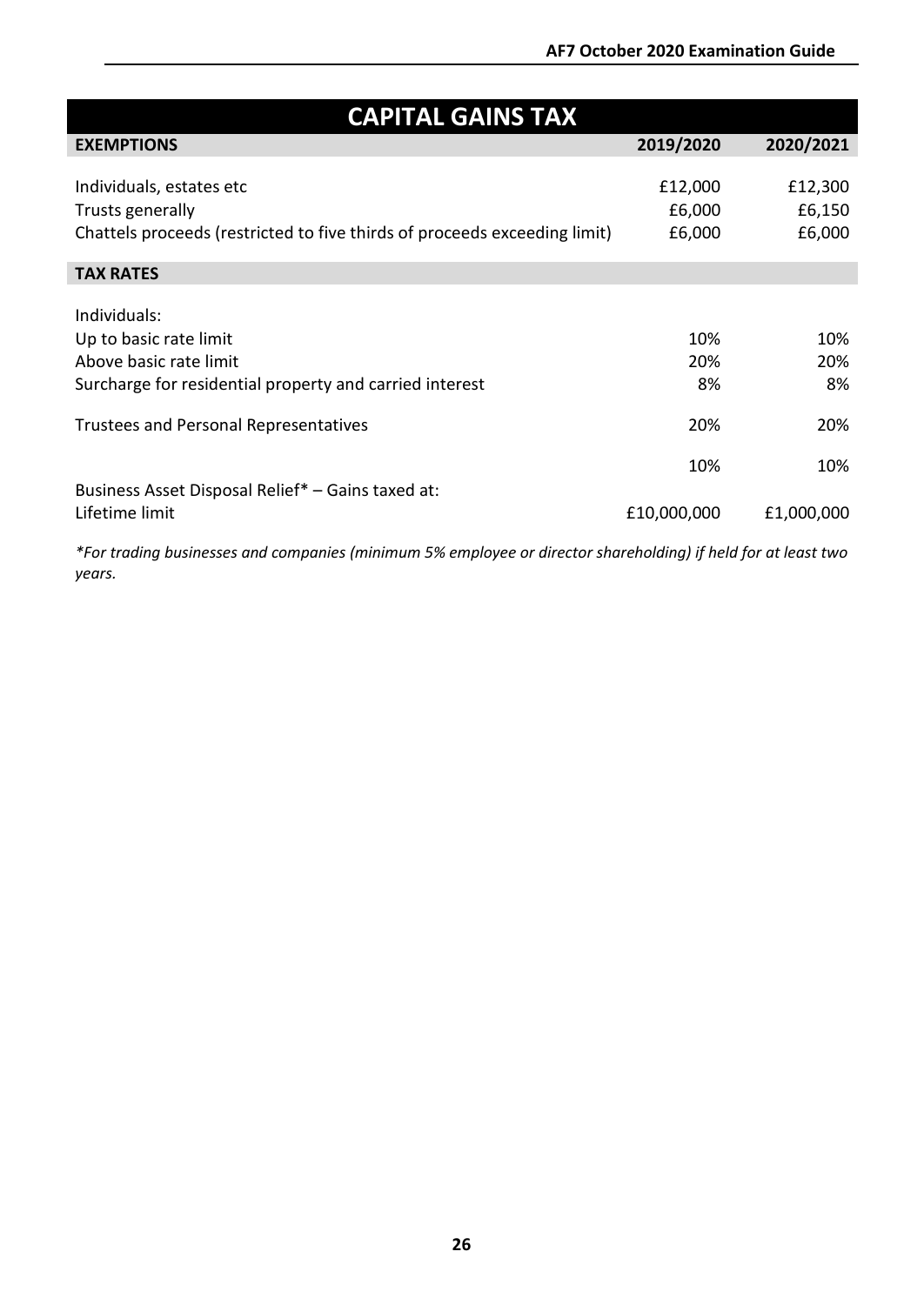| <b>INHERITANCE TAX</b>                                                                                                                                                                                                                                                                                                                                                                                                                                         |                 |                |                |                                                                          |                                                                          |
|----------------------------------------------------------------------------------------------------------------------------------------------------------------------------------------------------------------------------------------------------------------------------------------------------------------------------------------------------------------------------------------------------------------------------------------------------------------|-----------------|----------------|----------------|--------------------------------------------------------------------------|--------------------------------------------------------------------------|
| <b>RATES OF TAX ON TRANSFERS</b>                                                                                                                                                                                                                                                                                                                                                                                                                               |                 |                |                | 2019/2020                                                                | 2020/2021                                                                |
| Transfers made on death<br>- Up to £325,000<br>- Excess over £325,000                                                                                                                                                                                                                                                                                                                                                                                          |                 |                |                | Nil<br>40%                                                               | Nil<br>40%                                                               |
| Transfers<br>- Lifetime transfers to and from certain trusts                                                                                                                                                                                                                                                                                                                                                                                                   |                 |                |                | 20%                                                                      | 20%                                                                      |
| A lower rate of 36% applies where at least 10% of deceased's net estate is left to a registered charity.                                                                                                                                                                                                                                                                                                                                                       |                 |                |                |                                                                          |                                                                          |
| <b>MAIN EXEMPTIONS</b>                                                                                                                                                                                                                                                                                                                                                                                                                                         |                 |                |                |                                                                          |                                                                          |
| Transfers to<br>- UK-domiciled spouse/civil partner<br>- non-UK-domiciled spouse/civil partner (from UK-domiciled spouse)<br>- main residence nil rate band*<br>- UK-registered charities<br>*Available for estates up to £2,000,000 and then tapered at the rate of £1 for every £2 in excess until fully<br>extinguished.<br>Lifetime transfers<br>- Annual exemption per donor<br>- Small gifts exemption<br>Wedding/civil partnership gifts by<br>- parent |                 |                |                | No limit<br>£325,000<br>£150,000<br>No limit<br>£3,000<br>£250<br>£5,000 | No limit<br>£325,000<br>£175,000<br>No limit<br>£3,000<br>£250<br>£5,000 |
| - grandparent/bride and/or groom                                                                                                                                                                                                                                                                                                                                                                                                                               |                 |                |                | £2,500                                                                   | £2,500                                                                   |
| £1,000<br>£1,000<br>- other person<br>100% relief: businesses, unlisted/AIM companies, certain farmland/building<br>50% relief: certain other business assets<br>Reduced tax charge on gifts within 7 years of death:<br>- Years before death<br>$0 - 3$<br>$4 - 5$<br>$5-6$<br>$6 - 7$<br>$3 - 4$<br>20%<br>- Inheritance Tax payable<br>100%<br>80%<br>60%<br>40%                                                                                            |                 |                |                |                                                                          |                                                                          |
| Quick succession relief:<br>- Years since IHT paid<br>- Inheritance Tax relief                                                                                                                                                                                                                                                                                                                                                                                 | $0 - 1$<br>100% | $1 - 2$<br>80% | $2 - 3$<br>60% | $3 - 4$<br>40%                                                           | $4 - 5$<br>20%                                                           |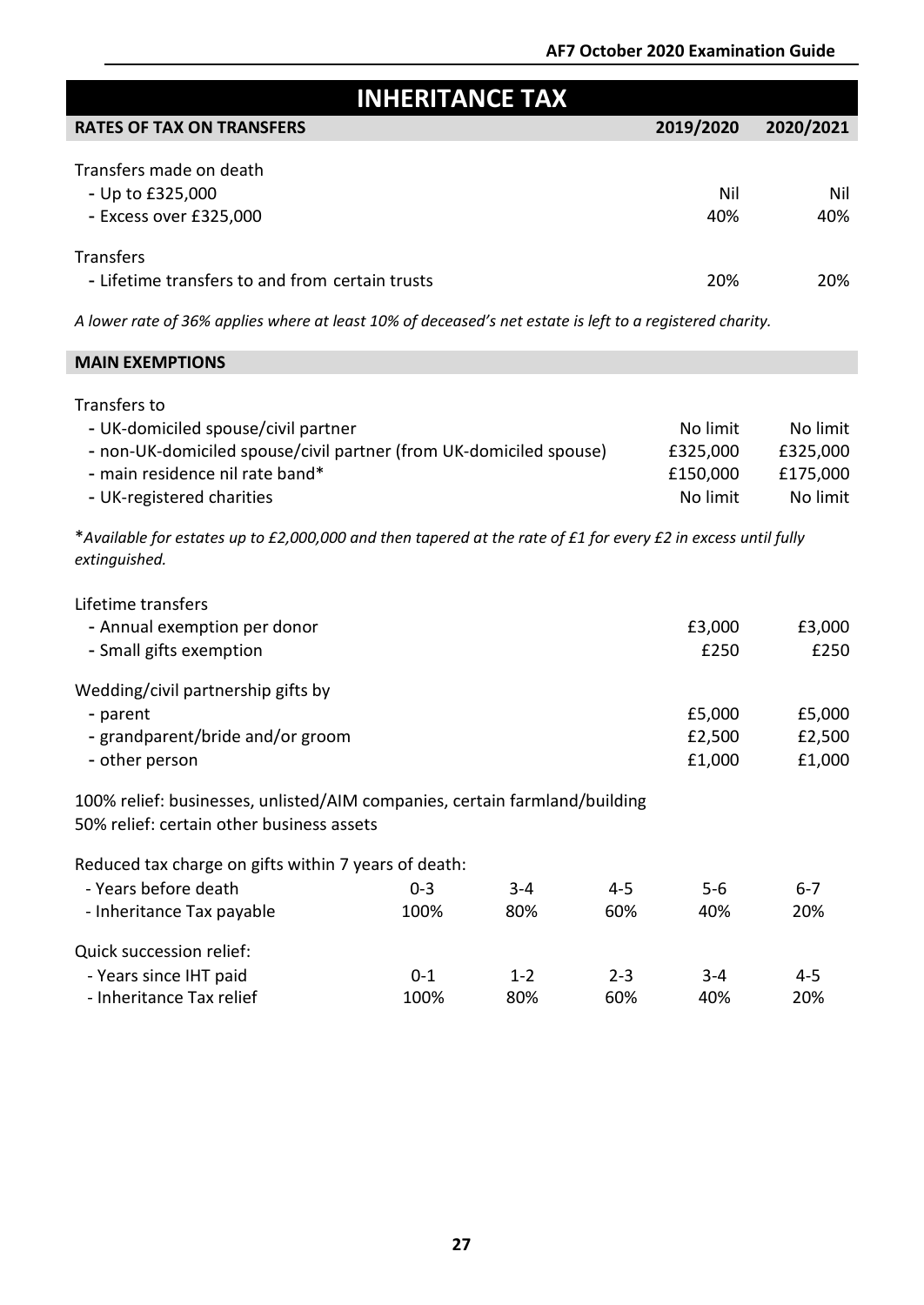### **PRIVATE VEHICLES USED FOR WORK**

#### **2019/2020 Rates 2020/2021 Rates**

#### **Cars**

| On the first 10,000 business miles in tax year | 45p per mile | 45p per mile |
|------------------------------------------------|--------------|--------------|
| Each business mile above 10,000 business miles | 25p per mile | 25p per mile |
| <b>Motor Cycles</b>                            | 24p per mile | 24p per mile |
| <b>Bicycles</b>                                | 20p per mile | 20p per mile |

| <b>MAIN CAPITAL AND OTHER ALLOWANCES</b>                                                                                             |           |                       |
|--------------------------------------------------------------------------------------------------------------------------------------|-----------|-----------------------|
|                                                                                                                                      | 2019/2020 | 2020/2021             |
| Plant & machinery (excluding cars) 100% annual investment allowance                                                                  |           |                       |
| (first year)                                                                                                                         |           | £1,000,000 £1,000,000 |
| Plant & machinery (reducing balance) per annum                                                                                       | 18%       | 18%                   |
| Patent rights & know-how (reducing balance) per annum<br>Certain long-life assets, integral features of buildings (reducing balance) | 25%       | 25%                   |
| per annum                                                                                                                            | 6%        | 6%                    |
| Energy & water-efficient equipment                                                                                                   | 100%      | 100%                  |
| Zero emission goods vehicles (new)                                                                                                   | 100%      | 100%                  |
| Electric charging points                                                                                                             | 100%      | 100%                  |
| Qualifying flat conversions, business premises & renovations                                                                         | 100%      | 100%                  |

| Motor cars: Expenditure on or after 01 April 2016 (Corporation Tax) or 06 April 2016 (Income Tax) |  |  |  |  |
|---------------------------------------------------------------------------------------------------|--|--|--|--|
|---------------------------------------------------------------------------------------------------|--|--|--|--|

| $CO2$ emissions of g/km: | 50 or less* | 51-110           | 111 or more      |
|--------------------------|-------------|------------------|------------------|
| Capital allowance:       | 100%        | 18%              | 6%               |
|                          | first year  | reducing balance | reducing balance |

\**If new*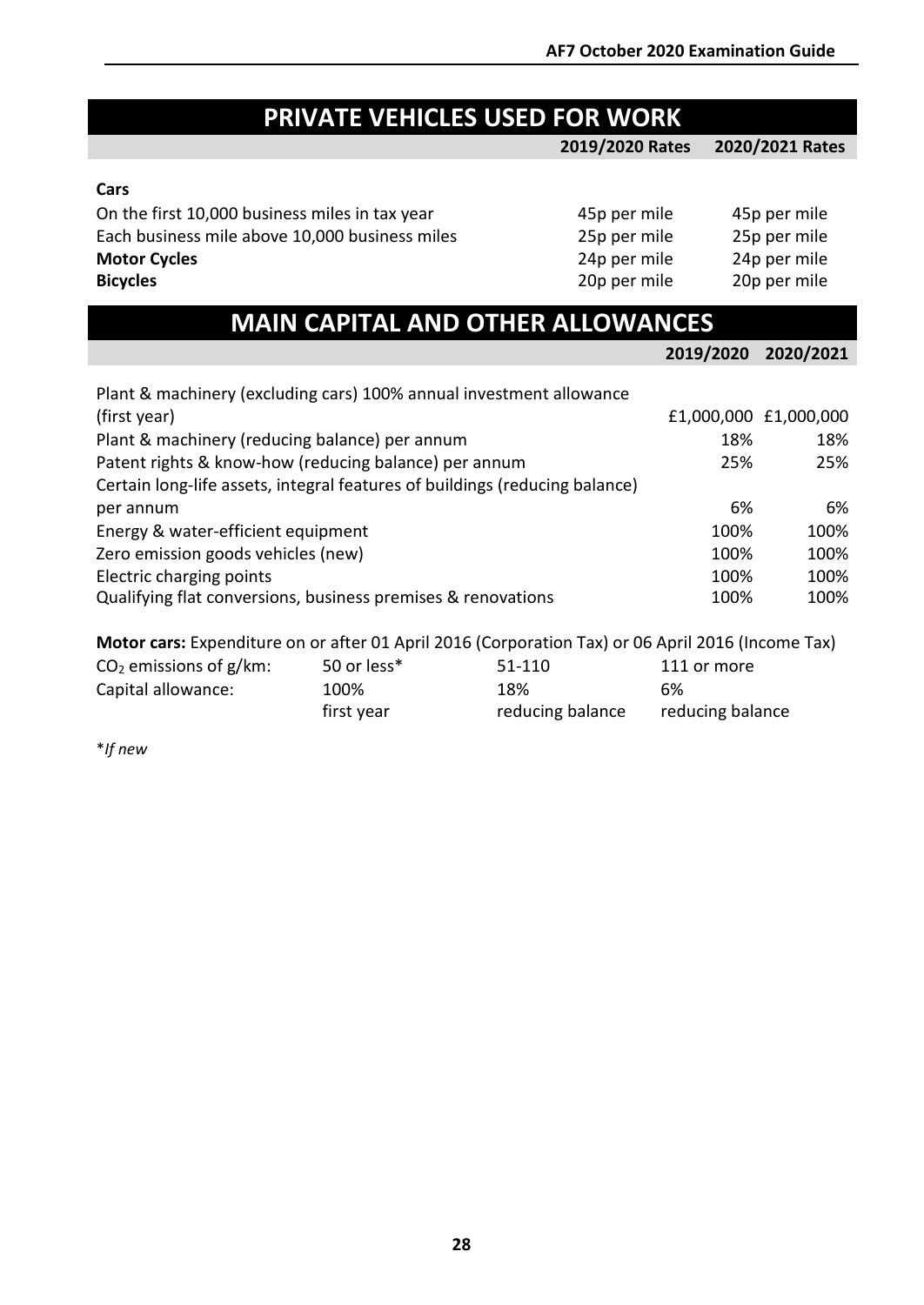## **MAIN SOCIAL SECURITY BENEFITS**

|                                            |                                    | 2019/2020                 | 2020/2021    |
|--------------------------------------------|------------------------------------|---------------------------|--------------|
|                                            |                                    | £                         | £            |
| <b>Child Benefit</b>                       | First child                        | 20.70                     | 21.05        |
|                                            | Subsequent children                | 13.70                     | 13.95        |
|                                            | Guardian's allowance               | 17.20                     | 17.90        |
| <b>Employment and Support</b><br>Allowance | <b>Assessment Phase</b>            |                           |              |
|                                            | Age 16 - 24                        | Up to 57.90               | Up to £58.90 |
|                                            | Aged 25 or over                    | Up to 73.10               | Up to £74.35 |
|                                            | Main Phase                         |                           |              |
|                                            | <b>Work Related Activity Group</b> | Up to 102.15 Up to 74.35  |              |
|                                            | <b>Support Group</b>               | Up to 111.65 Up to 113.55 |              |
| <b>Attendance Allowance</b>                | Lower rate                         | 58.70                     | 59.70        |
|                                            | Higher rate                        | 87.65                     | 89.15        |
| <b>Basic State Pension</b>                 | Single                             | 129.20                    | 134.25       |
|                                            | Married                            | 201.45                    | 268.50       |
| Single Tier State Pension                  | Single                             | 168.60                    | 175.20       |
| <b>Pension Credit</b>                      | Single person standard minimum     |                           |              |
|                                            | guarantee                          | 167.25                    | 173.75       |
|                                            | Married couple standard minimum    |                           |              |
|                                            | guarantee                          | 255.25                    | 265.20       |
|                                            | Maximum savings ignored in         |                           |              |
|                                            | calculating income                 | 10,000.00                 | 10,000.00    |
| <b>Bereavement Support Payment</b>         | Higher rate - First payment        | 3,500.00                  | 3,500.00     |
|                                            | Higher rate - monthly payment      | 350.00                    | 350.00       |
|                                            | Lower rate - First payment         | 2,500.00                  | 2,500.00     |
|                                            | Lower rate - monthly payment       | 100.00                    | 100.00       |
|                                            |                                    |                           |              |
| Jobseeker's Allowance                      | Age 18 - 24                        | 57.90                     | 58.90        |
|                                            | Age 25 or over                     | 73.10                     | 74.35        |
| <b>Statutory Maternity, Paternity</b>      |                                    |                           |              |
| and Adoption Pay                           |                                    | 148.68                    | 151.20       |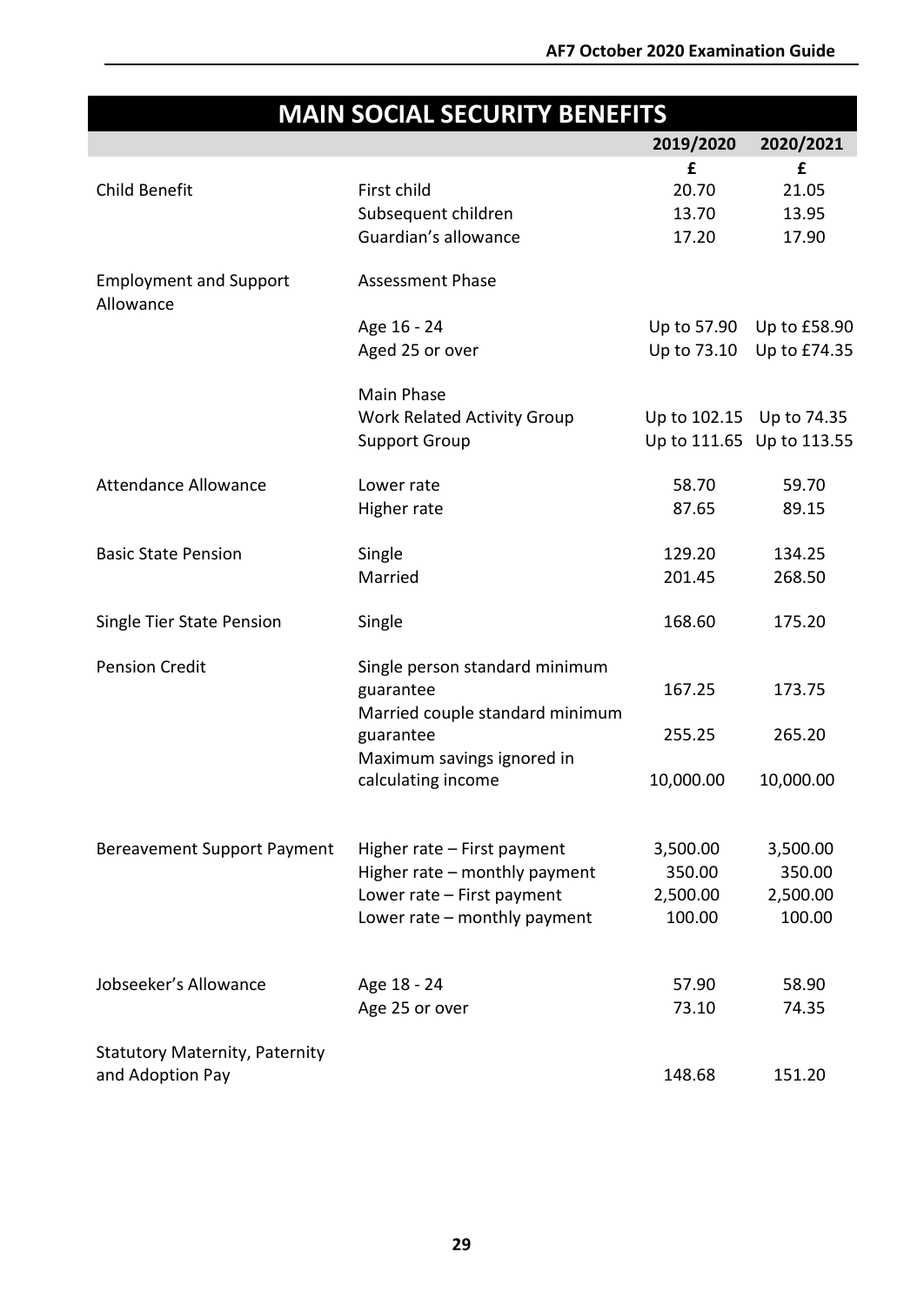| <b>CORPORATION TAX</b>                                    |                    |                    |
|-----------------------------------------------------------|--------------------|--------------------|
|                                                           | 2019/2020          | 2020/2021          |
| Standard rate                                             | 19%                | 19%                |
| <b>VALUE ADDED TAX</b>                                    |                    |                    |
|                                                           | 2019/2020          | 2020/2021          |
| Standard rate                                             | 20%                | 20%                |
| Annual registration threshold<br>Deregistration threshold | £85,000<br>£83,000 | £85,000<br>£83,000 |

### **STAMP DUTY LAND TAX**

|                         | <b>Residential</b> |
|-------------------------|--------------------|
| Value up to £125,000    | 0%                 |
| £125,001 - £250,000     | 2%                 |
| £250,001 and £925,000   | 5%                 |
| £925,001 and £1,500,000 | 10%                |
| £1,500,001 and over     | 12%                |

**Important note: For residential properties purchased between 8th July 2020 and 31st March 2021, Stamp Duty Land Tax does not apply up to £500,000. For purchases above £500,000, the band rates above apply as normal. Additional SDLT rules still apply as below.**

*Stamp Duty Land Tax (SDLT) is payable in England and Northern Ireland only. Land Transaction Tax (LTT) is payable in Wales and Land and Buildings Transaction Tax (LBTT) is payable in Scotland. The rates for LTT and LBTT are different to the rates shown above.*

*Additional SDLT of 3% may apply to the purchase of additional residential properties purchased for £40,000 or greater.*

*SDLT may be charged at 15% on interests in residential dwellings costing more than £500,000 purchased by certain corporate bodies or non-natural persons.*

*First-time buyers benefit from SDLT relief on purchases up to £500,000 when purchasing their main residence. On purchases up to £300,000, no SDLT is payable. On purchases between £300,000 and £500,000, a flat rate of 5% is charged on the balance above £300,000.*

|                       | Non residential |
|-----------------------|-----------------|
| Value up to £150,000  | 0%              |
| £150,001 and £250,000 | 2%              |
| £250,001 and over     | 5%              |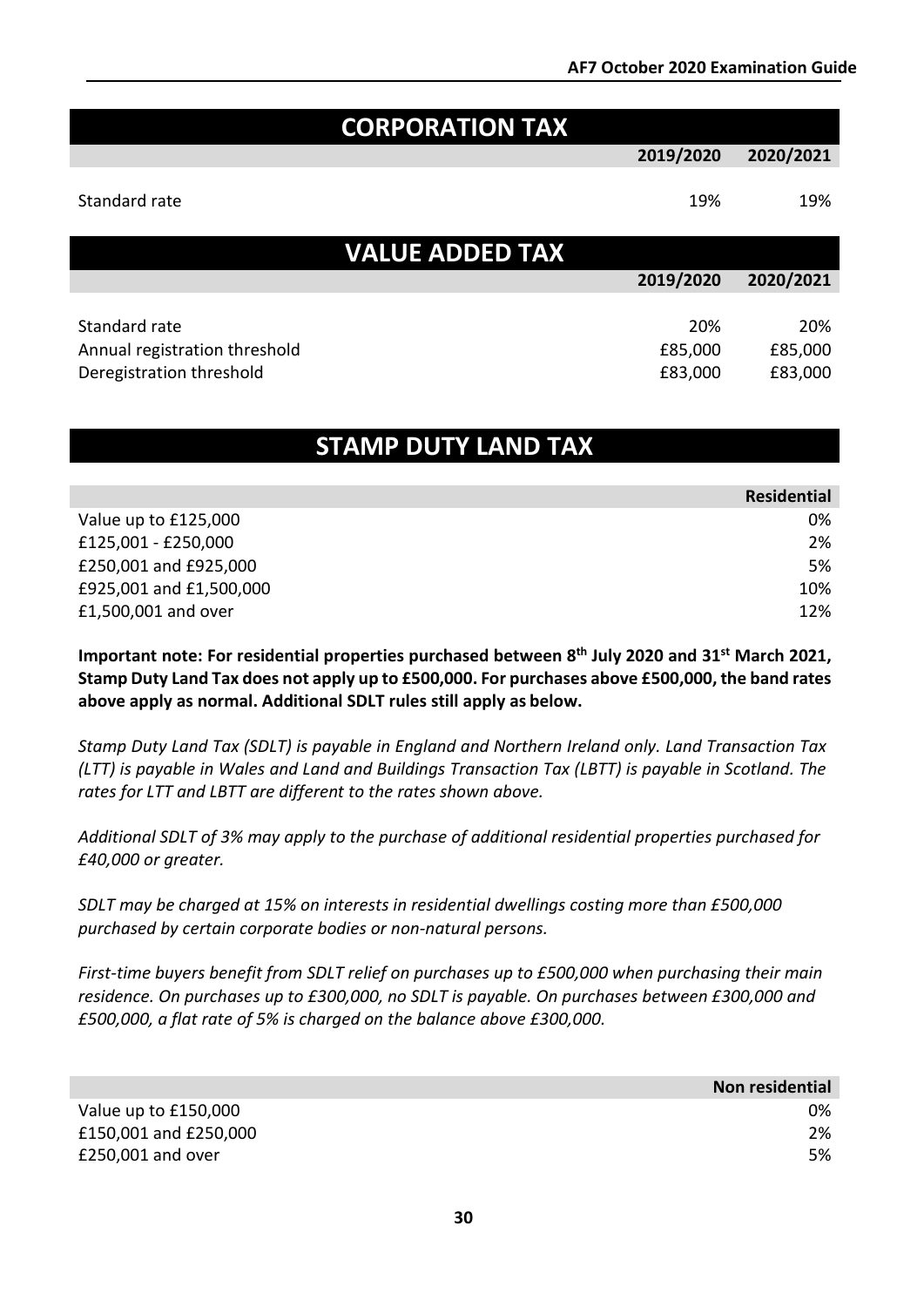### **Supplementary Information Pension Papers – AF7 2020/2021**

### **Revaluation**

#### **Guaranteed Minimum Pension – Fixed rate**

| Date of leaving service               | <b>Fixed rate of revaluation</b> |
|---------------------------------------|----------------------------------|
| Before 6 April 1988                   | 8.5%                             |
| Between 6 April 1988 and 5 April 1993 | 7.5%                             |
| Between 6 April 1993 and 5 April 1997 | 7.0%                             |
| Between 6 April 1997 and 5 April 2002 | 6.25%                            |
| Between 6 April 2002 and 5 April 2007 | 4.5%                             |
| Between 6 April 2007 and 5 April 2012 | 4.0%                             |
| Between 6 April 2012 and 5 April 2017 | 4.75%                            |
| After 5 April 2017                    | 3.5%                             |

#### **Non GMP benefits – statutory minimum rates**

| Date of leaving service                        | <b>Statutory rate of revaluation</b>                                                                                                                              |
|------------------------------------------------|-------------------------------------------------------------------------------------------------------------------------------------------------------------------|
| Before 1 January 1986                          | No requirement to revalue benefits                                                                                                                                |
| Between 1 January 1986 and<br>31 December 1990 | CPI capped at 5% in respect of non GMP benefits<br>accrued from 1 January 1985                                                                                    |
| Between 1 January 1991 and<br>5 April 2009     | CPI capped at 5% in respect of all non GMP benefits                                                                                                               |
| After 5 April 2009                             | CPI capped at 5% in respect of all non GMP benefits<br>accrued before 6 April 2009<br>CPI capped at 2.5% in respect of all benefits accrued<br>after 5 April 2009 |

NOTE: Statutory revaluation is based on RPI for revaluation prior to 2011

### **Escalation**

#### **Statutory rates of escalation: Member reached State Pension age before 6 April 2016**

| <b>Accrual</b>                         | <b>Statutory rate of escalation</b>                |
|----------------------------------------|----------------------------------------------------|
| GMP: Accrual prior to 6 April 1988     | Scheme: No requirement to provide any increases in |
|                                        | payment                                            |
|                                        | State: Fully in line with CPI                      |
| GMP: Accrual between 6 April 1988 and  | <b>Scheme:</b> CPI capped at 3%                    |
| 5 April 1997                           | <b>State:</b> Any increases in CPI in excess of 3% |
| Non GMP: Accrual prior to 6 April 1997 | Scheme: No requirement to increase in payment      |
| Non GMP: Accrual between 6 April 1997  | Scheme: CPI capped at 5% (LPI)                     |
| and 5 April 2005                       |                                                    |
| Non GMP: Accrual from 6 April 2005     | Scheme: CPI capped at 2.5%                         |

NOTE: Statutory escalation was based on RPI prior to 2011